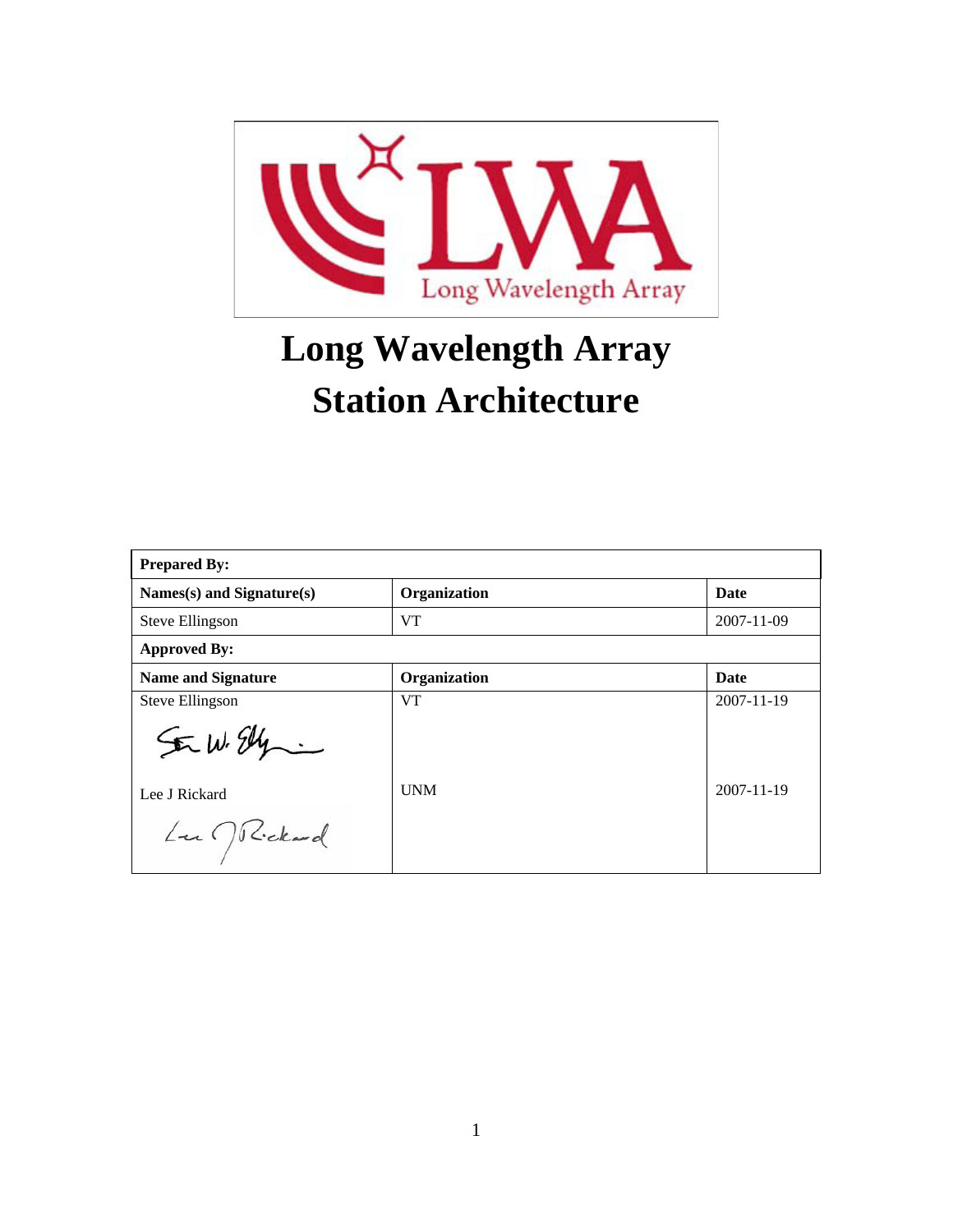# LWA Station Architecture Ver. 1.0

# Steve Ellingson<sup>∗</sup>

November 19, 2007

# Contents

| $\mathbf{1}$   | Introduction                                                                                                        | $\overline{4}$ |
|----------------|---------------------------------------------------------------------------------------------------------------------|----------------|
|                | 1.1                                                                                                                 | $\overline{4}$ |
|                | 1.2                                                                                                                 | $\overline{4}$ |
|                | 1.3                                                                                                                 | $\overline{4}$ |
|                | Subsystems & Nomenclature<br>1.4                                                                                    | $\overline{4}$ |
| $\overline{2}$ | Array Subsystem (ARR)                                                                                               | 10             |
|                | 2.1                                                                                                                 | 10             |
|                | 2.2                                                                                                                 | 10             |
|                | 2.3                                                                                                                 | 11             |
| 3              | Analog (RF) Signal Path                                                                                             | 13             |
|                | 3.1                                                                                                                 | 13             |
|                | 3.2                                                                                                                 | 13             |
|                | 3.3<br>RF & Power Distribution (RPD) $\ldots \ldots \ldots \ldots \ldots \ldots \ldots \ldots \ldots \ldots \ldots$ | 13             |
|                | 3.4                                                                                                                 | 14             |
|                | $3.5\,$                                                                                                             | 14             |
| $\overline{4}$ | Digital Signal Path                                                                                                 | 16             |
|                | 4.1                                                                                                                 | 16             |
|                | 4.2                                                                                                                 | 16             |
|                | 4.3                                                                                                                 | 16             |
|                |                                                                                                                     |                |
|                | 4.4                                                                                                                 | 17             |
|                | 4.5                                                                                                                 | 18             |
|                | 4.6                                                                                                                 | 18             |
|                | 4.6.1                                                                                                               | 19             |
|                | 4.6.2                                                                                                               | 19             |
| 5              | Timebase & Clock Distribution (TCD)                                                                                 | 20             |
| 6              | Monitoring & Control System (MCS)                                                                                   | 21             |
| $\overline{7}$ | Data Aggregation & Communication (DAC)                                                                              | 22             |

<sup>∗</sup>Bradley Dept. of Electrical & Computer Engineering, 302 Whittemore Hall, Virginia Polytechnic Institute & State University, Blacksburg VA 24061 USA. E-mail: ellingson@vt.edu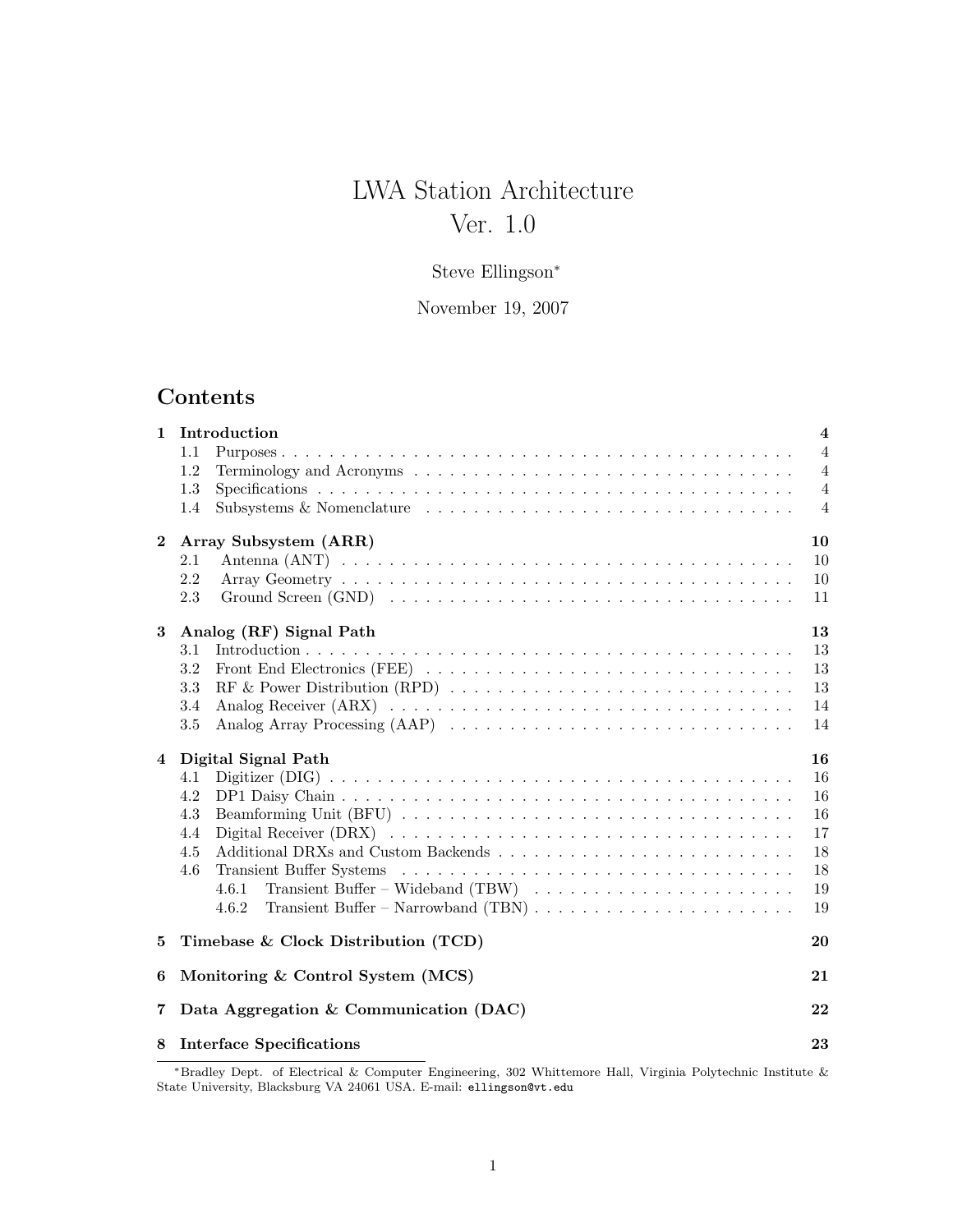|  | 9 Higher-Level Signal Processing Functions                    | 24  |
|--|---------------------------------------------------------------|-----|
|  |                                                               | -24 |
|  | 9.2 Dual Beamforming in Support of Ionospheric Calibration 24 |     |
|  |                                                               |     |
|  | 10 Issues to Address in Future Versions of this Document      | 26  |
|  | 11 Acknowledgments                                            | 27  |
|  | 12 Document History                                           | 28  |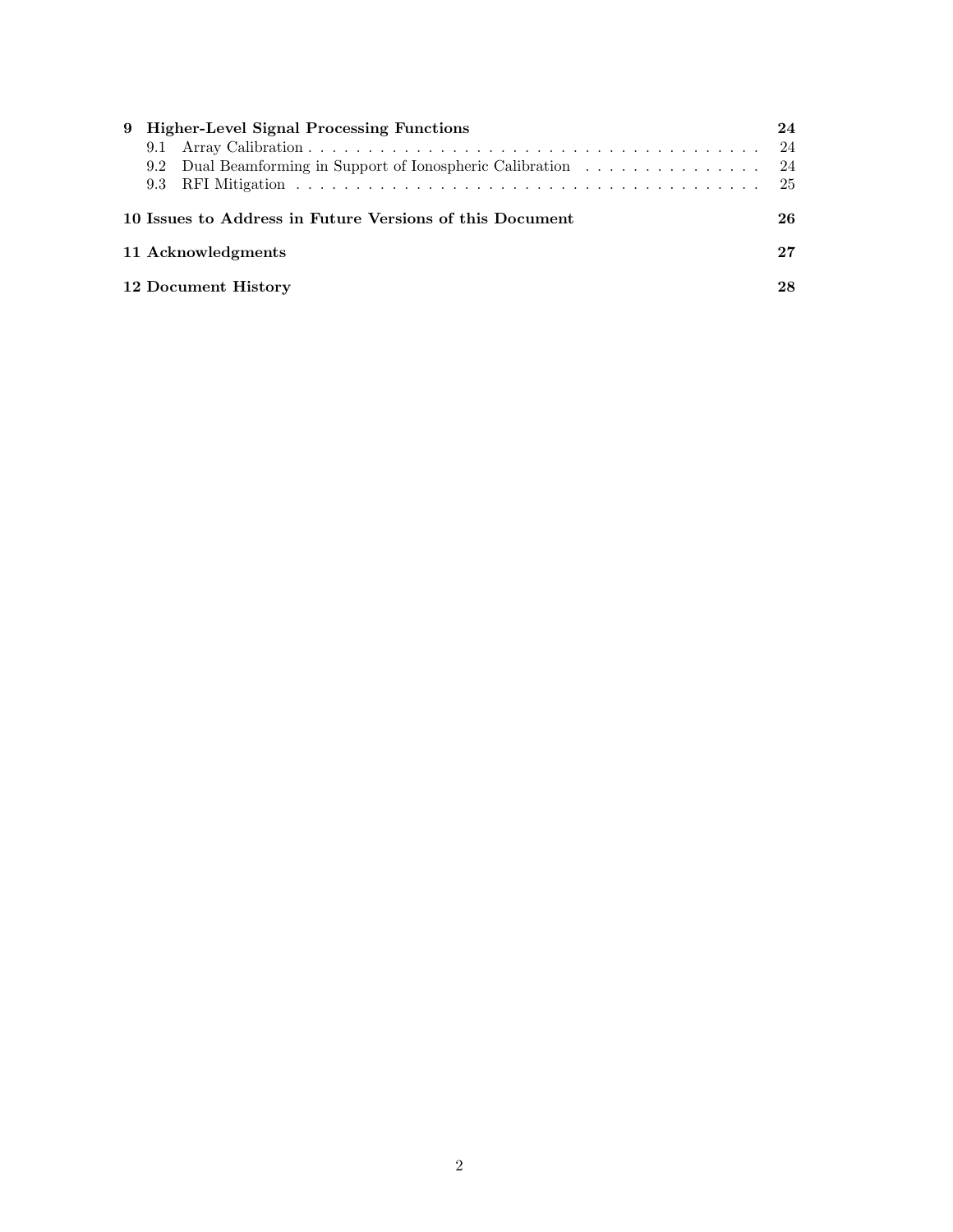# List of Figures

| 1              |                                                                                        |     |
|----------------|----------------------------------------------------------------------------------------|-----|
| $\overline{2}$ | Station architecture: digital processing through external communications. The num-     |     |
|                | ber of BFUs, TBWs, TBNs, and DRXs shown here may or may not represent the              |     |
|                | actual number used, and even at the time of construction and operation may not         |     |
|                | rigidly fixed; see the associated sections of this document for additional discussion. |     |
|                | The DP1 daisy chain is explicitly shown, whereas the DP2 daisy chain(s) are not        | -8  |
| $\mathbf{3}$   | Station monitoring & control architecture. Interface to RPD is not necessary unless    |     |
|                |                                                                                        | -9  |
| $\overline{4}$ | Artist's concept of a station array based on preliminary design concepts               | -11 |
| 5              |                                                                                        | 12  |
| 6.             |                                                                                        |     |

# List of Tables

|                                                                                      | .5   |
|--------------------------------------------------------------------------------------|------|
| A simplified subset of specifications for an LWA Station. Any contradiction with     |      |
| science or technical requirements documents should be resolved in favor of those     |      |
|                                                                                      | 6    |
| Subsystems arranged in order of "primary" (i.e., BFU to DRX to DAC) signal flow,     |      |
| assuming AAP is not implemented. Transient buffer paths are not considered primary,  |      |
| but would be identical with the substitution of the appropriate transient buffer for |      |
|                                                                                      | - 6  |
|                                                                                      | - 12 |
| Characteristics of a candidate LWA analog signal path (FEE, RPD+SEP, ARX). The       |      |
| cascade receiver temperatures (i.e., not including Galactic noise) are 134 K, 140 K, |      |
|                                                                                      |      |
|                                                                                      |      |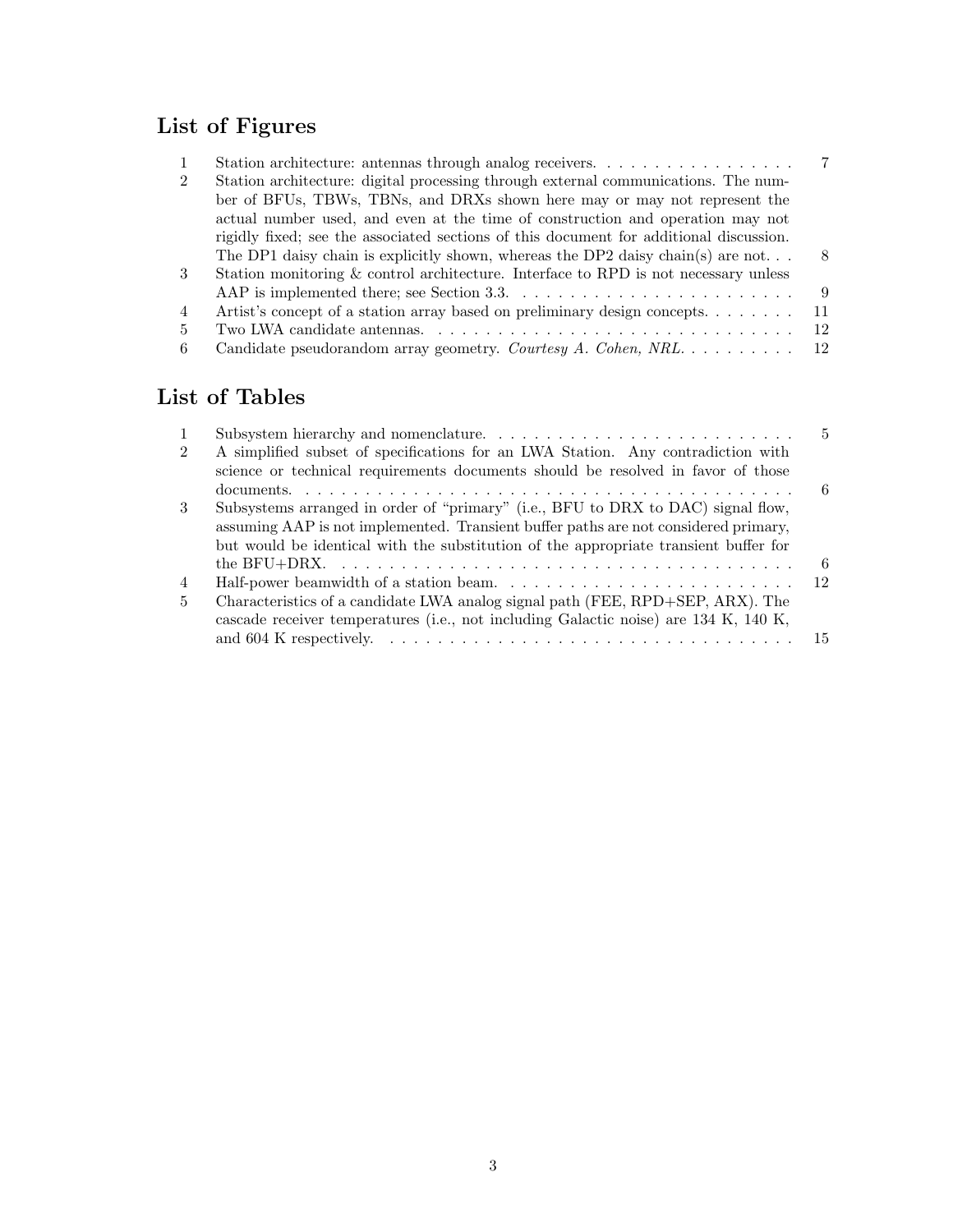# 1 Introduction

#### 1.1 Purposes

This document describes the architecture of a Long Wavelength Array (LWA) station. For an introduction to and overview of the LWA, refer to [18, 24]. This document is intended to provide a detailed introduction to LWA station design and specification issues, as well as to provide a framework for developing subsystem and interface specifications. With regard to the latter, this document defines subsystems, interfaces, and concise identifying nomenclature. This document replaces LWA Memo 35 [21], which previously served similar purposes.

#### 1.2 Terminology and Acronyms

The LWA is an array of stations which collectively operate as an interferometer. Each station has an array of antennas which are used to form beams. Thus, the use of the word "array" in LWA discussions can sometimes be ambiguous. In this document, the word "array" always refers to the antennas that are part of the station and which are used to form station beams, unless explicitly indicated otherwise.

In this document, LWA subsystems are typically identified by a 3-letter acronym, as shown in Table 1. Additional terms and symbols are introduced in Table 2.

#### 1.3 Specifications

A summary of specifications for an LWA station appears in Table 2. Note that Table 2 identifies certain specifications as "domain specifications". These are specifications which define the parameter spaces over which all other specifications apply.

It should be emphasized that the architecture described in this document in some cases might not consistently meet the specifications shown in Table 2. Achieving convergence between specifications (scientific and technical) and architecture will be an important activity over the next few months of the LWA project.

#### 1.4 Subsystems & Nomenclature

The station architecture is summarized in Figures 1–3. Table 1 identifies the hierarchy of subsystems within an LWA station. Subsystems ARR, ASP, DP1, DP2, TCD, MCS, DAC, and SHL are referred to as "level-1" subsystems, for which there is one per station and which, taken together, comprise the entire station. Subordinate subsystems such as the DP2's DRX are referred to as "level-2" subsystems. Each level-1 subsystem may include multiple (in fact, variable) numbers of level-2 subsystems. As an aid in understanding, Table 3 identifies those subsystems which lie directly in the "primary" signal flow, in the expected order.

Note that the same nomenclature is sometimes used for multiple sub-subsystems playing similar roles in different subsystems. For example, both the ASP and the DP1 have an MCS, and also there is a "master" MCS for the station. When the possibility for ambiguity arises, the subsystems should be referred to as ASP-MCS, DP1-MCS, and Station MCS respectively.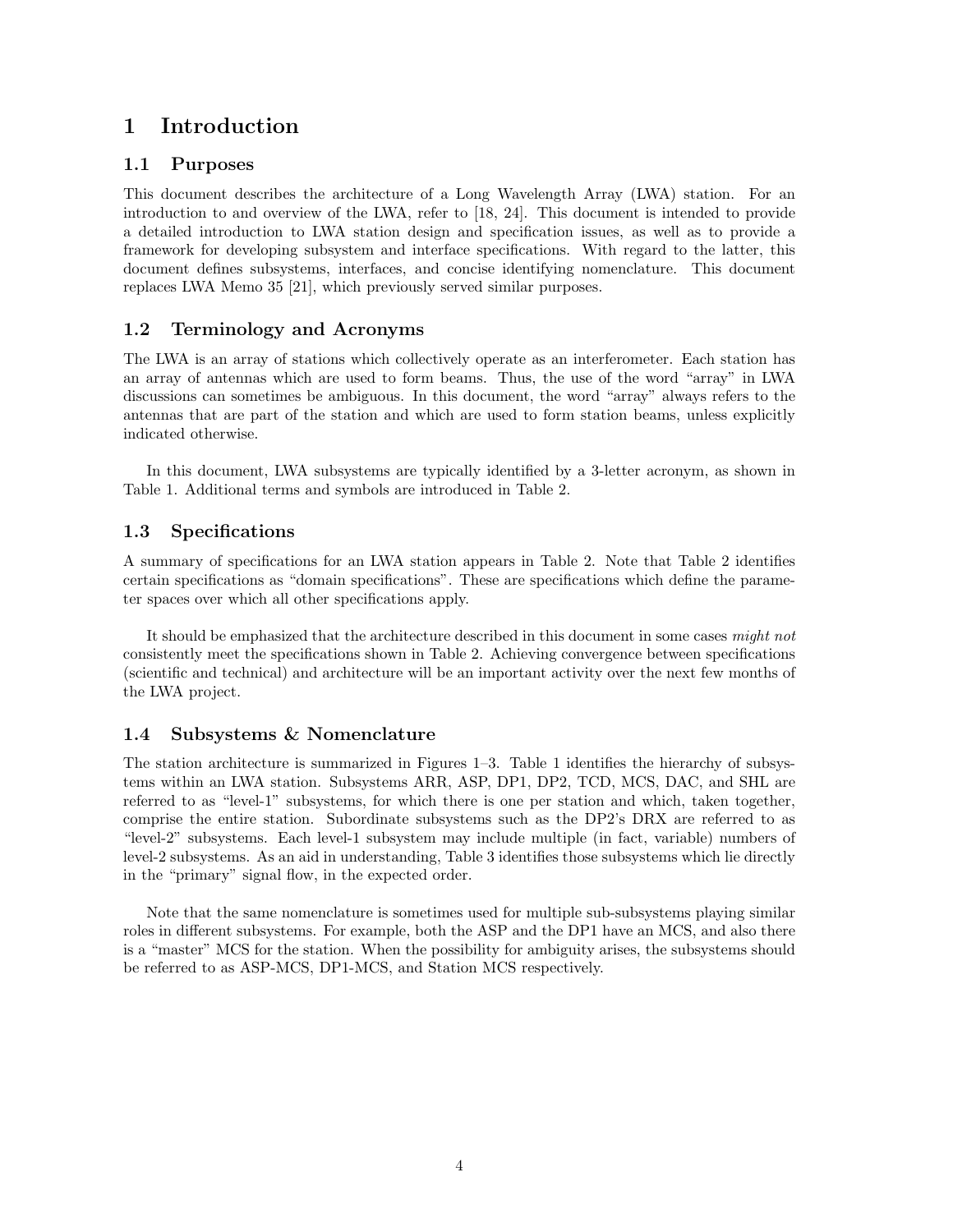| Section        | Nomenclature            | Subsystem                                | Remarks                    |
|----------------|-------------------------|------------------------------------------|----------------------------|
| $\,2$          | ARR                     | Array                                    | Geometry: Sec. 2.2.        |
| $\overline{2}$ | <b>STD</b>              | Stand                                    | $ANT + FEE$                |
| 2.1            | ANT                     | Antenna                                  |                            |
| 3.2            | FEE                     | Front End Electronics                    | a.k.a. <i>active balun</i> |
| 3.3            | <b>RPD</b>              | RF & Power Distribution                  | a.k.a. cable system        |
| $2.3\,$        | <b>GND</b>              | Ground Screen                            |                            |
|                | <b>ASP</b>              | <b>Analog Signal Processing</b>          |                            |
| 3.4            | <b>ARX</b>              | Analog Receiver                          |                            |
| 3.5            | AAP                     | Analog Array Processing                  |                            |
|                | PCD                     | Power Conditioning $\&$ Distribution     |                            |
|                | <b>MCS</b>              | Monitoring & Control System              |                            |
|                | <b>EMD</b>              | Electromechanical Design                 |                            |
|                | $\overline{DP1}$        | <b>Digital Processing 1</b>              |                            |
| 4.1            | <b>DIG</b>              | Digitizer                                | $ADC + Post-processing$    |
| 4.3            | <b>BFU</b>              | Beamforming Unit                         |                            |
| 4.6.1          | <b>TBW</b>              | Transient Buffer - Wideband              |                            |
| 4.6.2          | <b>TBN</b>              | Transient Buffer - Narrowband            |                            |
|                | PCD                     | Power Conditioning & Distribution        |                            |
|                | <b>MCS</b>              | Monitoring & Control System              |                            |
|                | ${\rm EMD}$             | Electromechanical Design                 |                            |
|                | DP2                     | <b>Digital Processing 2</b>              |                            |
| 4.4            | <b>DRX</b>              | Digital Receiver                         |                            |
| 4.5            |                         | Additional back ends                     |                            |
|                | PCD                     | Power Conditioning & Distribution        |                            |
|                | <b>MCS</b>              | Monitoring & Control System              |                            |
|                | <b>EMD</b>              | Electromechanical Design                 |                            |
| 5              | $\overline{\text{TCD}}$ | <b>Timebase &amp; Clock Distribution</b> |                            |
| $\overline{6}$ | <b>MCS</b>              | Monitoring & Control System              | <b>Station MCS</b>         |
| 7              | <b>DAC</b>              | Data Aggregation & Communication         |                            |
|                | <b>SHL</b>              | <b>Shelter</b>                           |                            |
|                | <b>SEP</b>              | Signal Entry Panel                       | connections to ARR         |
|                | PCD                     | Power Conditioning & Distribution        |                            |
|                | ECS                     | Environmental Control System             |                            |

Table 1: Subsystem hierarchy and nomenclature.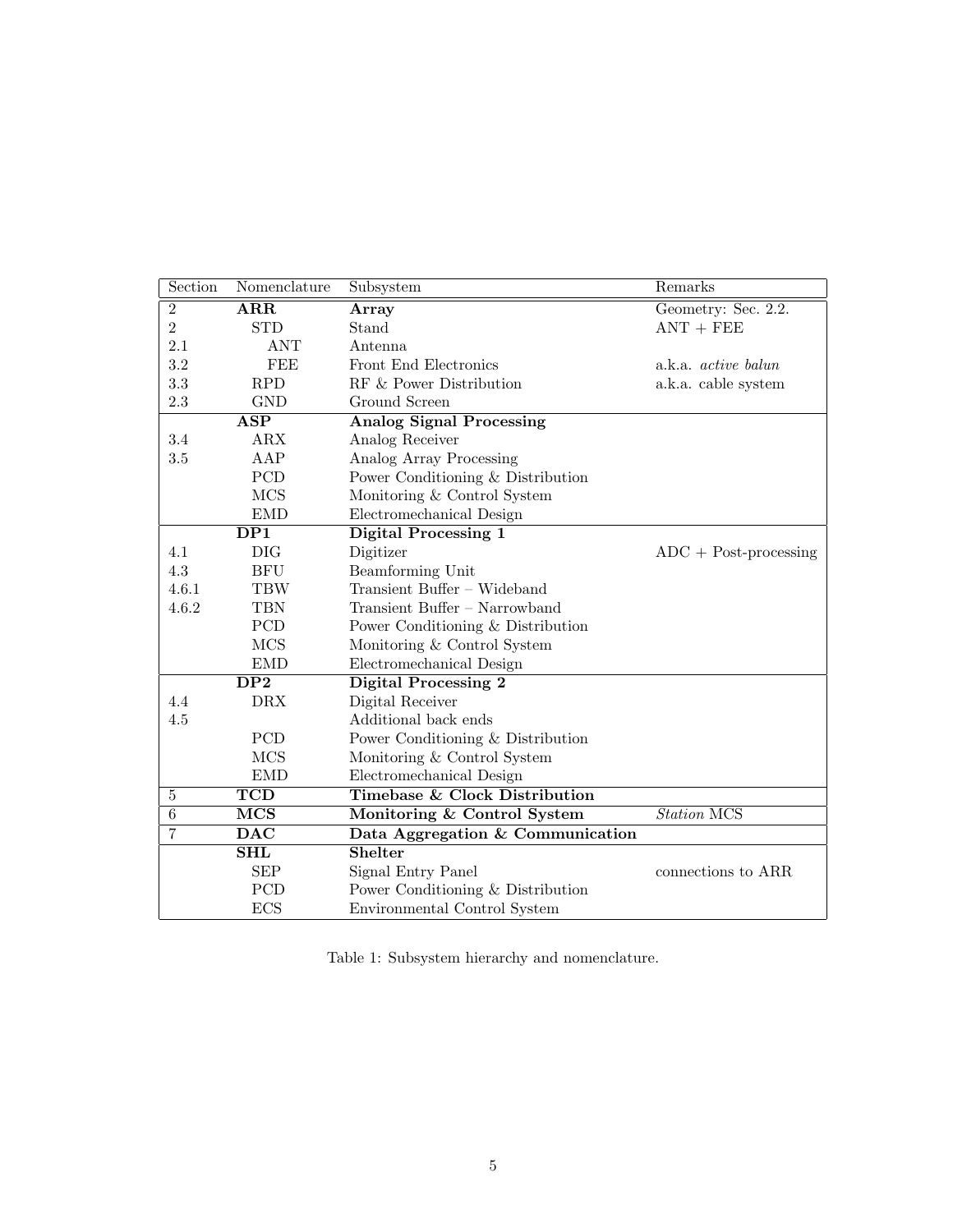| Specification                     | Name         | Value                          | Remarks                                   |
|-----------------------------------|--------------|--------------------------------|-------------------------------------------|
| Domain                            |              |                                |                                           |
| Max integration time.             | $\tau_{max}$ | 8 h                            |                                           |
| Min Frequency                     | $\nu_{min}$  | $10$ MHz                       |                                           |
| Max Frequency                     | $\nu_{max}$  | 88 MHz                         |                                           |
| Sky Coverage                      | Ψ            | $z \leq 74^{\circ}$            | $z$ is zenith angle                       |
| Other                             |              |                                |                                           |
| Number of Stands                  | $N_a$        | 256                            | Memo 94 [4].                              |
| Beam Size                         | $\psi$       | $8^\circ (20 \text{ MHz}/\nu)$ | Between half-power points                 |
| Number of tunings                 | $N_t$        | $\overline{2}$                 | Per beam (i.e., per BFU, via one DRX)     |
| Number of beams                   | $N_b$        | $\overline{4}$                 | (expandable) Each with 2 orthogonal pol's |
| Instantaneous Bandwidth           | B            | 8 MHz                          | via DRX or TBN, adjustable downward       |
|                                   |              | 78 MHz                         | via TBW or DP2 data recorder              |
| <b>Finest Spectral Resolution</b> | $\Delta \nu$ | $100$ Hz                       | via DRX or TBN, adjustable upward         |
| <b>Finest Temporal Resolution</b> | $\Delta t$   | $1 \text{ ms}$                 | via DRX or TBN, adjustable upward         |
|                                   |              | $13 \text{ ns}$                | via TBW or DP2 data recorder $(=1/B)$     |
| Power consumption                 |              | $25 - 36$ kW                   | estimated                                 |

Table 2: A simplified subset of specifications for an LWA Station. Any contradiction with science or technical requirements documents should be resolved in favor of those documents.

| Section | Nomenclature | Subsystem                        | Remarks                    |
|---------|--------------|----------------------------------|----------------------------|
| 2.1     | ANT          | Antenna                          | See also Sec. $2.2-2.3$    |
| 3.2     | FEE          | Front End Electronics            | a.k.a. <i>active balun</i> |
| 3.3     | <b>RPD</b>   | RF & Power Distribution          | a.k.a. cable system        |
|         | <b>SEP</b>   | Shelter Entry Panel              |                            |
| 3.4     | ARX          | Analog Receiver                  |                            |
| 4.1     | DIG.         | Digitizer                        |                            |
| 4.3     | <b>BFU</b>   | Beamforming Unit                 |                            |
| 4.4     | DRX.         | Digital Receiver                 |                            |
|         | DAC          | Data Aggregation & Communication |                            |

Table 3: Subsystems arranged in order of "primary" (i.e., BFU to DRX to DAC) signal flow, assuming AAP is not implemented. Transient buffer paths are not considered primary, but would be identical with the substitution of the appropriate transient buffer for the BFU+DRX.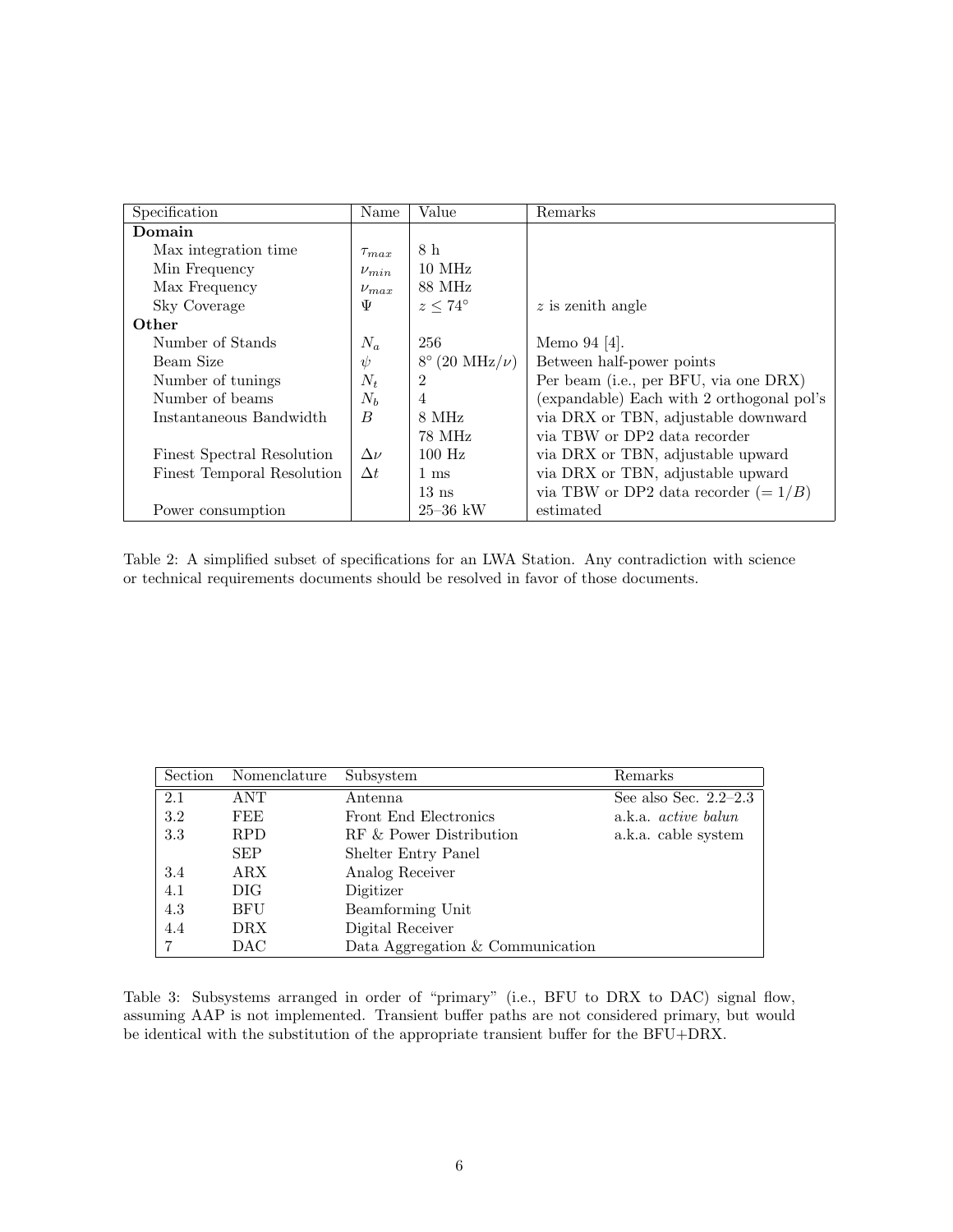

Figure 1: Station architecture: antennas through analog receivers.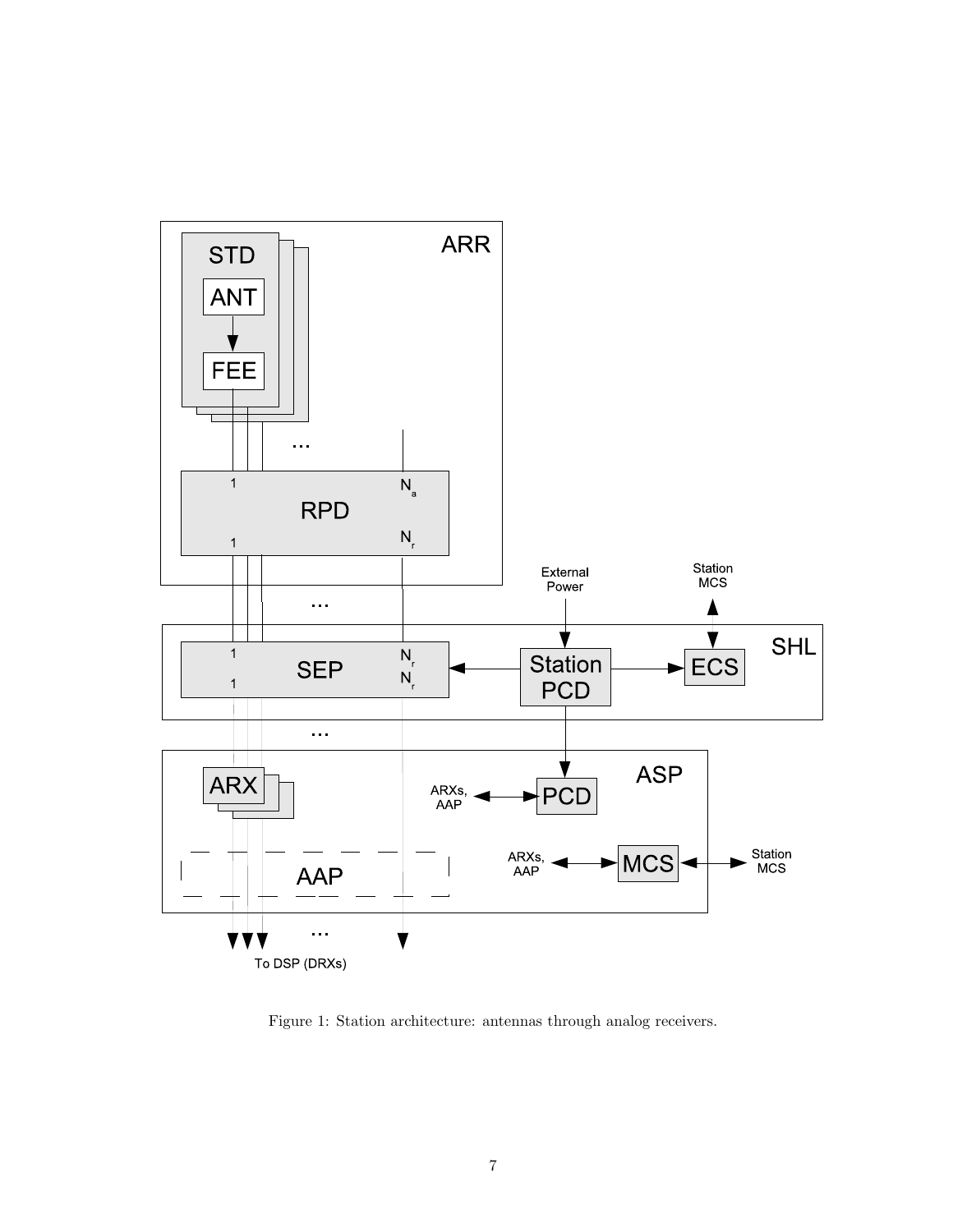

Figure 2: Station architecture: digital processing through external communications. The number of BFUs, TBWs, TBNs, and DRXs shown here may or may not represent the actual number used, and even at the time of construction and operation may not rigidly fixed; see the associated sections of this document for additional discussion. The DP1 daisy chain is explicitly shown, whereas the DP2 daisy chain(s) are not.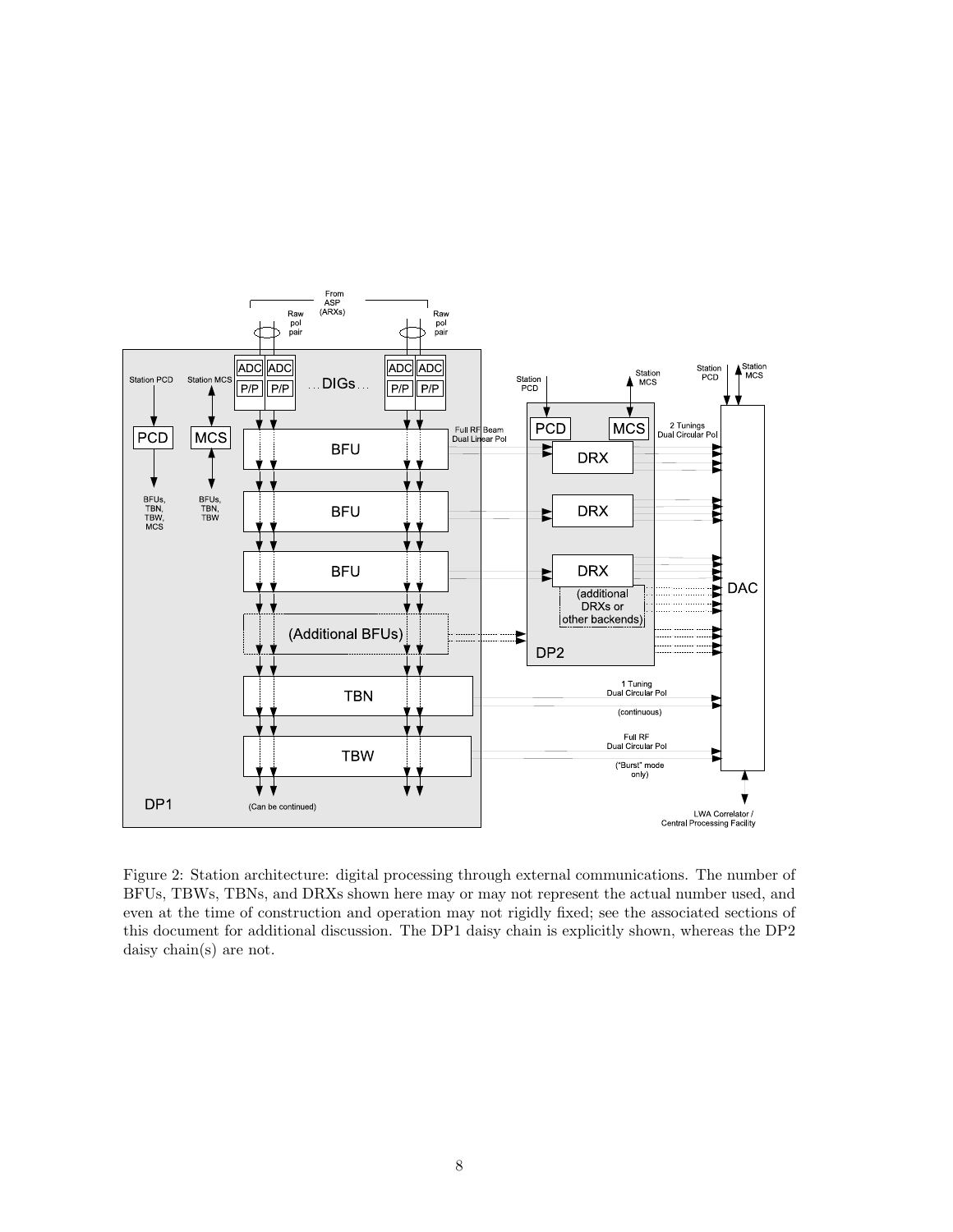

Figure 3: Station monitoring & control architecture. Interface to RPD is not necessary unless AAP is implemented there; see Section 3.3.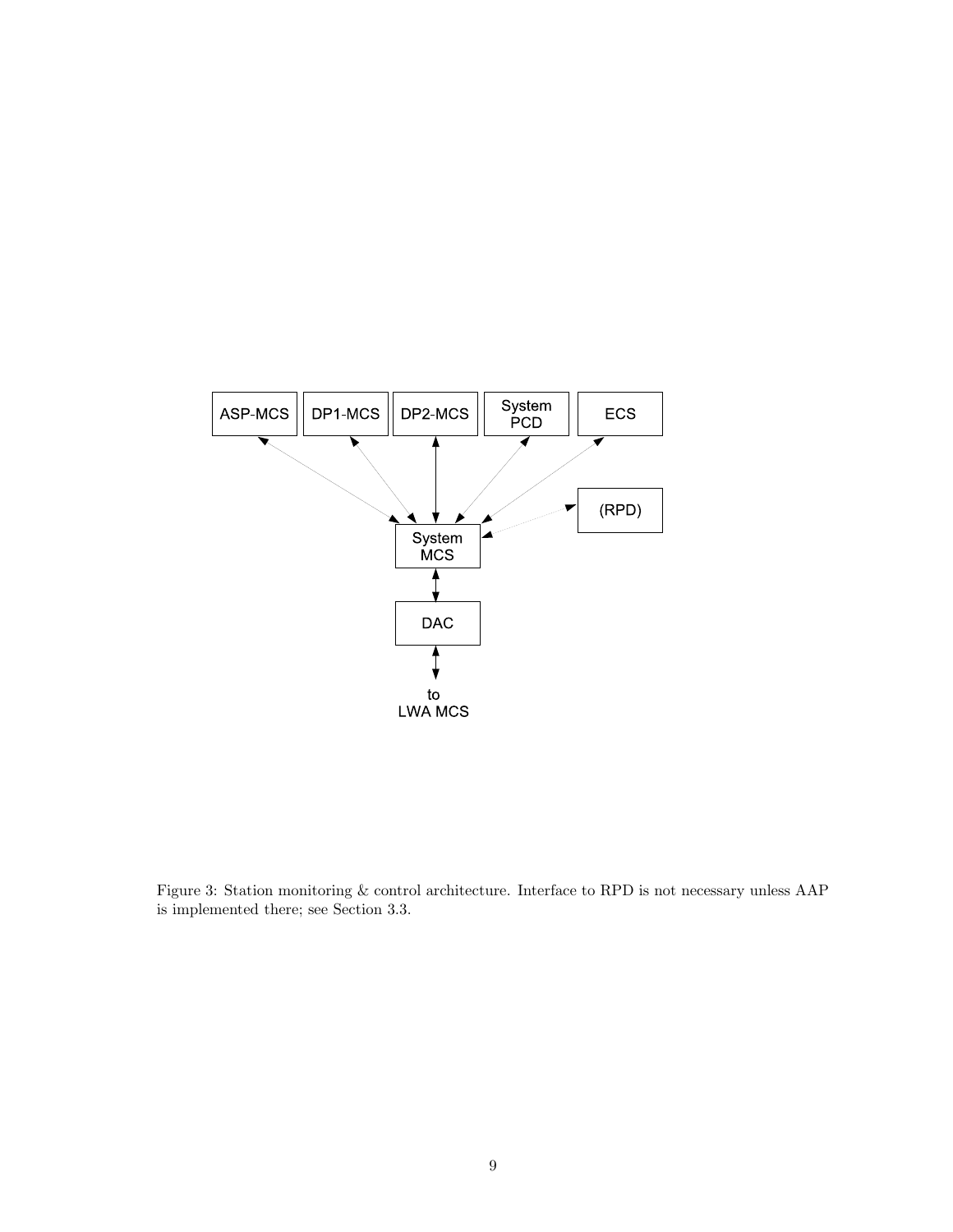### 2 Array Subsystem (ARR)

The array subsystem includes antennas, ground screen, and electronics collocated with antennas. An artist's concept of a station array based on preliminary design concepts is shown in Figure 4. A single dual-polarization antenna unit and associated FEE are tightly integrated and are therefore collectively identified as a "stand" subsystem (STD).

#### 2.1 Antenna (ANT)

The ANT subsystem is a pair of orthogonally-polarized dipole-like antennas. Currently it is assumed that these will be linearly polarized and resonant somewhere within the tuning range. The relevant theory is summarized in LWA Memo 22 [2]. The arms of the dipole will likely be angled downward at approximately 45° to form an inverted-vee shape, as this is known to broaden the antenna pattern. Candidate antenna designs currently include:

- "Big blades," as shown in Figure  $5(a)$ , described in LWA Memos 32 [12], and 35 [21].
- The "fork" design, as shown in Figure 5(b), described in LWA Memo 88 [19].
- Thin dipoles, described in LWA Memo 22 [2].

It is worth noting that the "big blades" and "fork" designs are inherently broadband with respect to impedance bandwidth, whereas the impedance bandwidth of the thin dipole is significantly less. It should also be noted that the "thin dipole" approach is currently favored in this frequency range by the LOFAR project, and may turn out to be compelling for LWA especially if the "compact array" option (See Section 2.2) is pursued.

It is important to note that the output of the ANT subsystem is a balanced signal from each of the two polarizations. The balun used to convert this signal to single-ended form is part of the FEE subsystem.

It is frequently useful to have a simple method to estimate the effective collecting area of a single antenna. Such a method is described in Section 2.2 of LWA Memo 94 [4].

#### 2.2 Array Geometry

Array geometry is an attribute of the ARR subsystem. There are two primary issues: (1) number of stands,  $N_a$ ; and (2) arrangement of stands to form the station array.

The determination of  $N_a = 256$  is based on an estimate from LWA Memo 94 [4] of what is required for interferometer-scale image calibratibility using "full-field" techniques.

The smallest dimension of the station array  $D$  is constrained by maximum beam size (HPBW). This is suggested to be 8° (20 MHz/ $\nu$ ) in LWA Memo 70 [16], and leads to  $D \ge 100$  m.  $D = 100$  m is currently chosen to minimize spacings between stands in order to best avoid aliasing (grating lobes). The half-power beamwidth associated with this geometry is given approximately by [4]:

$$
\psi(z) \sim 1.02 \left(\frac{\lambda}{D}\right) \sec z \tag{1}
$$

and is summarized in Table 4. It is likely that this notional circular outline will be abandoned in favor of an elliptic outline extended in the north-south direction, so as to yield a better beam shape for Galactic Center observing.

Any distribution of 256 stands within the area indicated above results in spacings which undersample the aperture by a factor of  $\sim$  3 at the highest frequencies. To prevent aliasing of the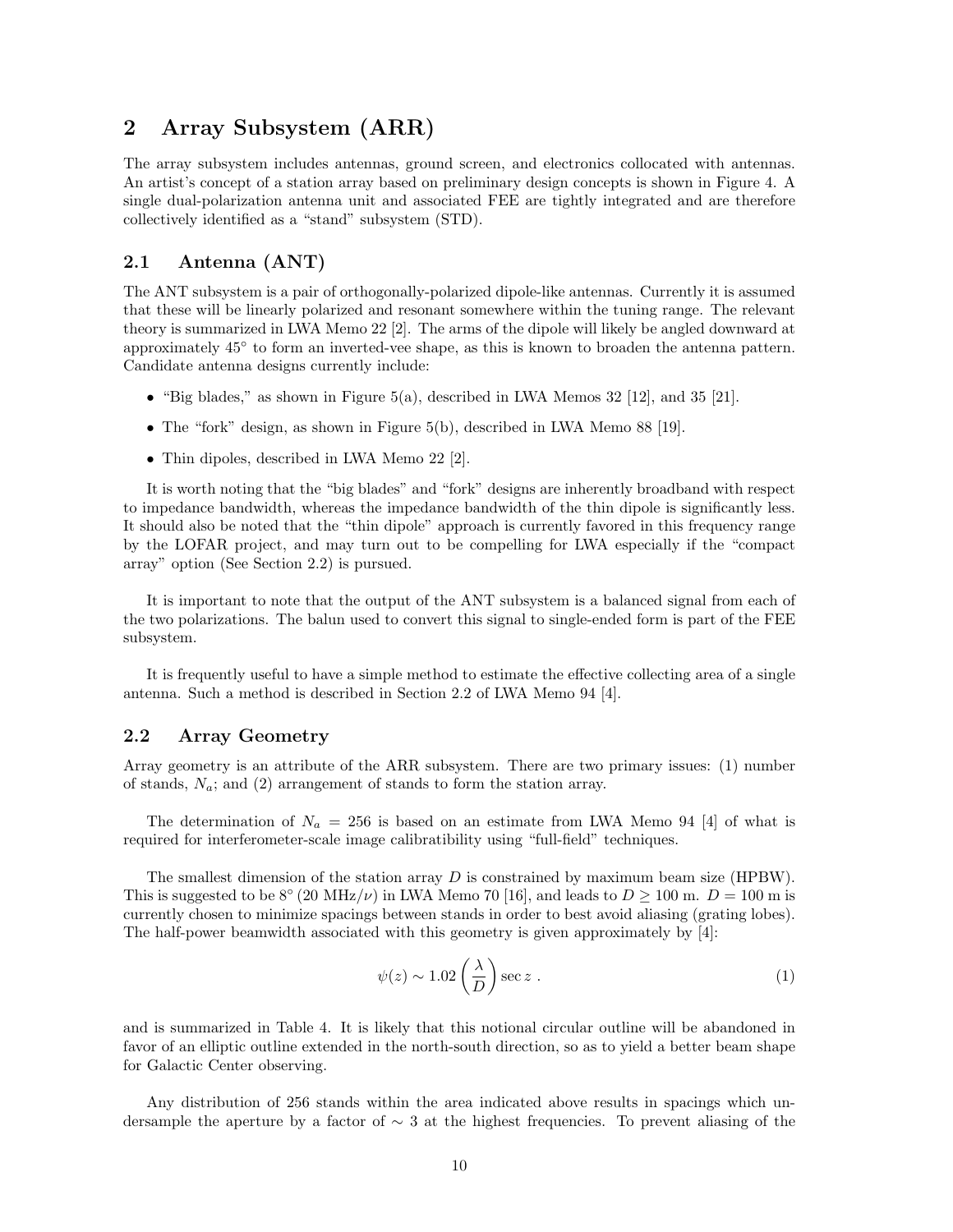

Figure 4: Artist's concept of a station array based on preliminary design concepts.

main lobe and mitigate large sidelobes, it is required to either dramatically increase  $N_a$ , or to use a pseudorandom distribution of stands. Because the cost of the station scales approximately as  $N_a$ , the pseudorandom geometry is currently preferred. A candidate pseudorandom geometry is shown in Figure 6. This geometry was obtained by minimizing sidelobes while enforcing a minimum 4 m spacing between stands. However, mutual coupling was not taken into account, and it is currently uncertain as to whether this geometry is actually optimum in this sense. Some jointly optimum choice of antenna design and spacing might exist [17].

It should be emphasized that considerable uncertainty remains as to whether the sparse, pseudorandom array of 256 stands described above is the best choice overall. Issues such as mutual coupling and calibratibility may lead us to abandon this approach in favor of an array with similar D but consisting of a greater number of closely-spaced antennas – perhaps more similar in concept to the current state-of-the-art in modern broadband military phased arrays. For programmatic reasons, it is unlikely that this revised strategy would be implemented in the first station (LWA-1) but might be considered for subsequent stations.

#### 2.3 Ground Screen (GND)

Analysis suggests that a conducting ground screen results in significant improvement in the collecting area of the station array [3] and that even a small very sparse wire grid can be effective as a ground screen [20, 22, 25]. A ground screen is also effective in stabilizing the antenna impedance with respect to changes in soil moisture [20].

A consideration for the ground screen is whether it is per-stand, i.e., consisting of small, disconnected ground screens for each stand; or *per-station*, i.e., consisting of a single continuous ground screen for the entire station. The results indicated in [3] are determined on a per-station basis, and the per-stand benefit is harder to analyze for an entire station when mutual coupling is properly taken into account.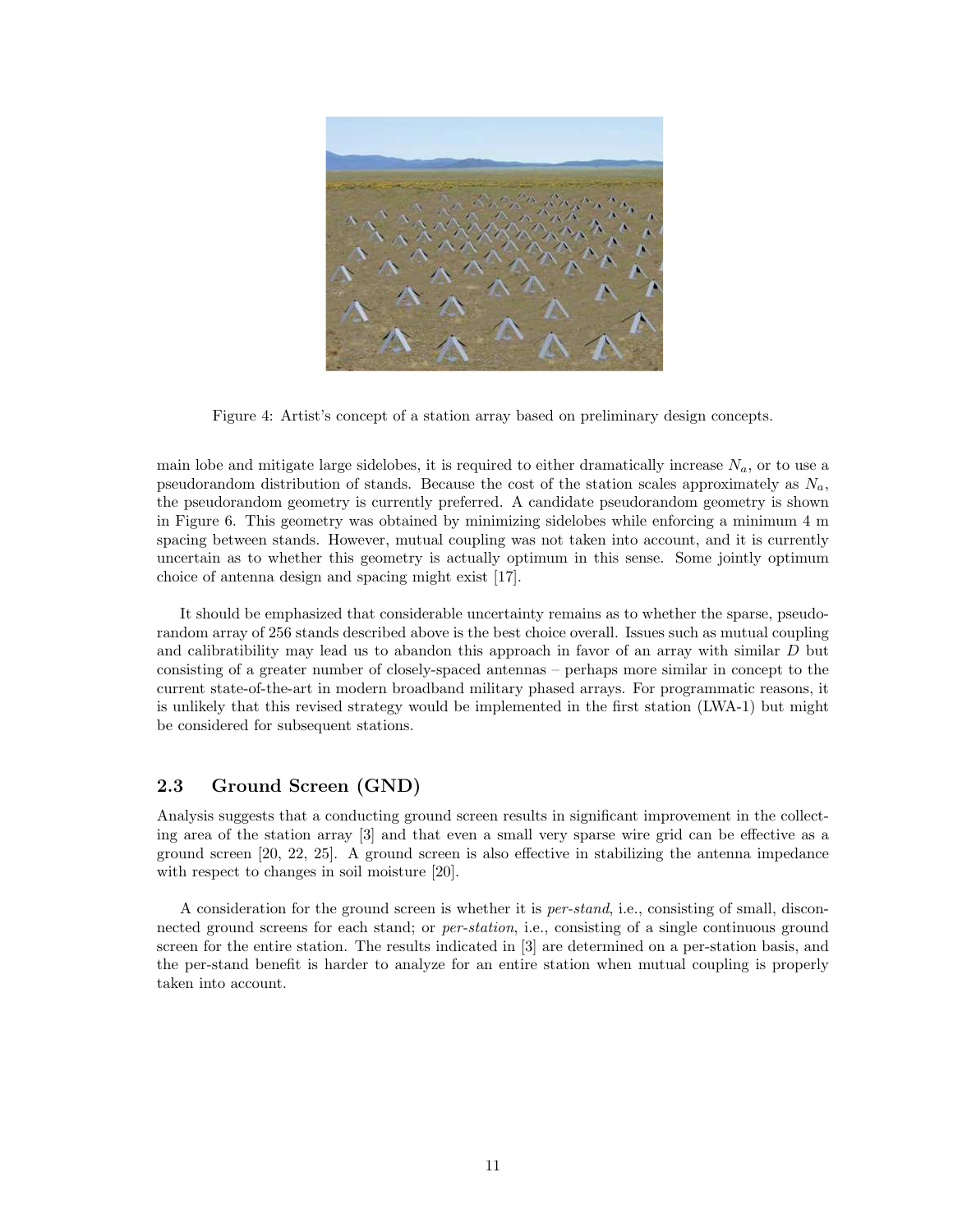

Figure 5: Two LWA candidate antennas.



Figure 6: Candidate pseudorandom array geometry. Courtesy A. Cohen, NRL.

| $\boldsymbol{\nu}$ | $(z=0^{\circ})$ | $(z = 74^{\circ})$ |
|--------------------|-----------------|--------------------|
| $10$ MHz           | $17.5^\circ$    | $63.6^\circ$       |
| 20 MHz             | $8.8^\circ$     | $31.8^\circ$       |
| 38 MHz             | $4.6^\circ$     | $16.7^\circ$       |
| 74 MHz             | $2.4^{\circ}$   | $8.6^\circ$        |
| 80 MHz             | $2.2^{\circ}$   | $7.9^\circ$        |
| 88 MHz             | $2.0^\circ$     | $7.2^{\circ}$      |

Table 4: Half-power beamwidth of a station beam.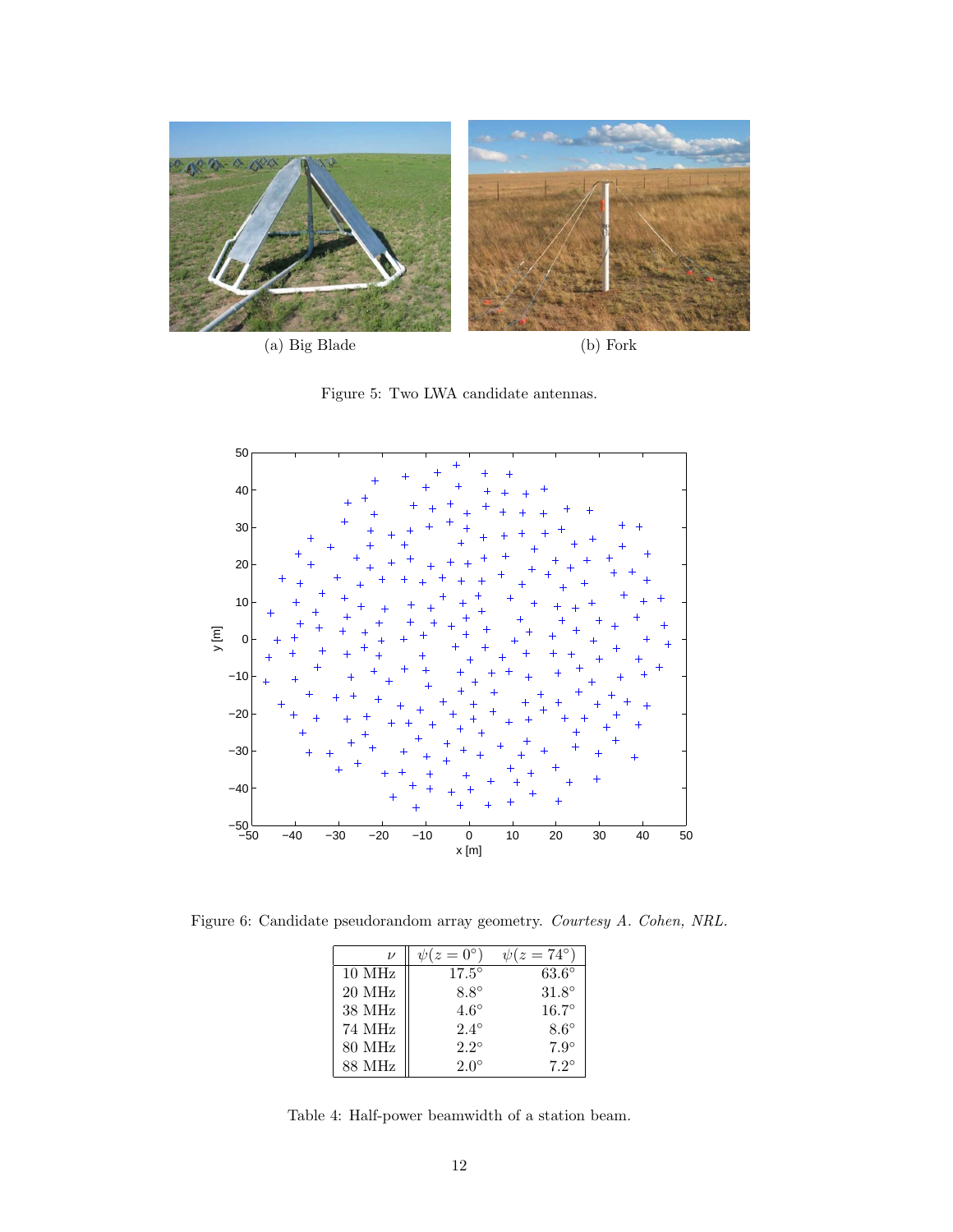# 3 Analog (RF) Signal Path

As indicated in Table 3, the analog signal path consists of the front end electronics (FEE), RF & power distribution (RPD), shelter entry panel (SEP), and analog receiver (ARX) subsystems. In this path, the signal output from the antenna is transported to the shelter, amplified, and filtered to approximately the frequency range of interest  $[\nu_{min}, \nu_{max}]$ .

#### 3.1 Introduction

Based on successful experiences with Long Wavelength Development Array (LWDA) and Eightmeter-wavelength Transient Array (ETA), LWA will use a direct sampling receiver architecture, such that the analog signal path involves only gain and filtering, and the sky signal is sampled without frequency conversion. Techniques for the analysis and design of direct sampling receivers for this frequency range are presented in a masters thesis by Taylor [23]. In Section 6.4 of his thesis, Taylor uses these techniques to develop a prototype design for the LWA analog signal path. He determines that the LWA digitizer requires at least 5 bits, but selects 8 bits since suitable 8-bit A/Ds are commonly available and the additional bits provide headroom which is useful in dealing with RFI. Assuming 10 dB margin between external (nominally, Galactic) noise and quantization noise, and 10 dB minimum headroom to accommodate RFI (based on RFI studies available at the time), he determines that the analog signal path nominally has 68 dB of gain, and requires a minimum of 46 dB gain.

The digitizer described in Section 4 uses 10-12 bits for digitization. This is to provide additional headroom in severe RFI environments. In more benign RFI environments, the additional bits might provide an opportunity to reduce the minimum gain required from the analog signal path.

A summary of the RF chain characteristics is shown in Table 5. It should be emphasized that significant refinements are possible, both in the analysis (e.g., updating using more recent RFI data) and design (moving existing subsystem designs closer to a mutually optimum design).

Subsequent sections define the subsystems and give some additional details.

#### 3.2 Front End Electronics (FEE)

The front end electronics are collocated with the antenna as part of the STD subsystem, and includes the balun (see Section 2.1) and sufficient low-noise gain to establish the Galactic noise-dominance of the system temperature. As the next component in the signal path is a long cable, this must be done with sufficiently high gain to overcome cable attenuation. A candidate (but incomplete) FEE has been developed by NRL, and is described in LWA Memo 88 [19]. It is included in Table 5 and its gain, noise temperature, and input third-order intercept point (IIP3) can be regarded as interim specifications.

An open question for the FEE is the method of delivering power (for example, separate DC power terminals vs. bias-tee); see LWA Memo 86 [15] for a discussion. Another open question is output impedance (i.e.,  $50\Omega$  or  $75\Omega$ ); this impacts jointly the RPD (cable) system. Yet another issue is whether the input impedance should be increased from the value of  $100\Omega$  differential for the Memo 88 unit to some higher value, taking into account the observation that higher impedances (in the 200 $\Omega$  to 400 $\Omega$  range) typically yield better Galactic noise dominance and, as a result, increased effective bandwidth [2].

#### 3.3 RF & Power Distribution (RPD)

The RPD is essentially the system of coaxial cables used to move the signal from the output of the FEEs to the SEP, but also includes any additional hardware or infrastructure used to route the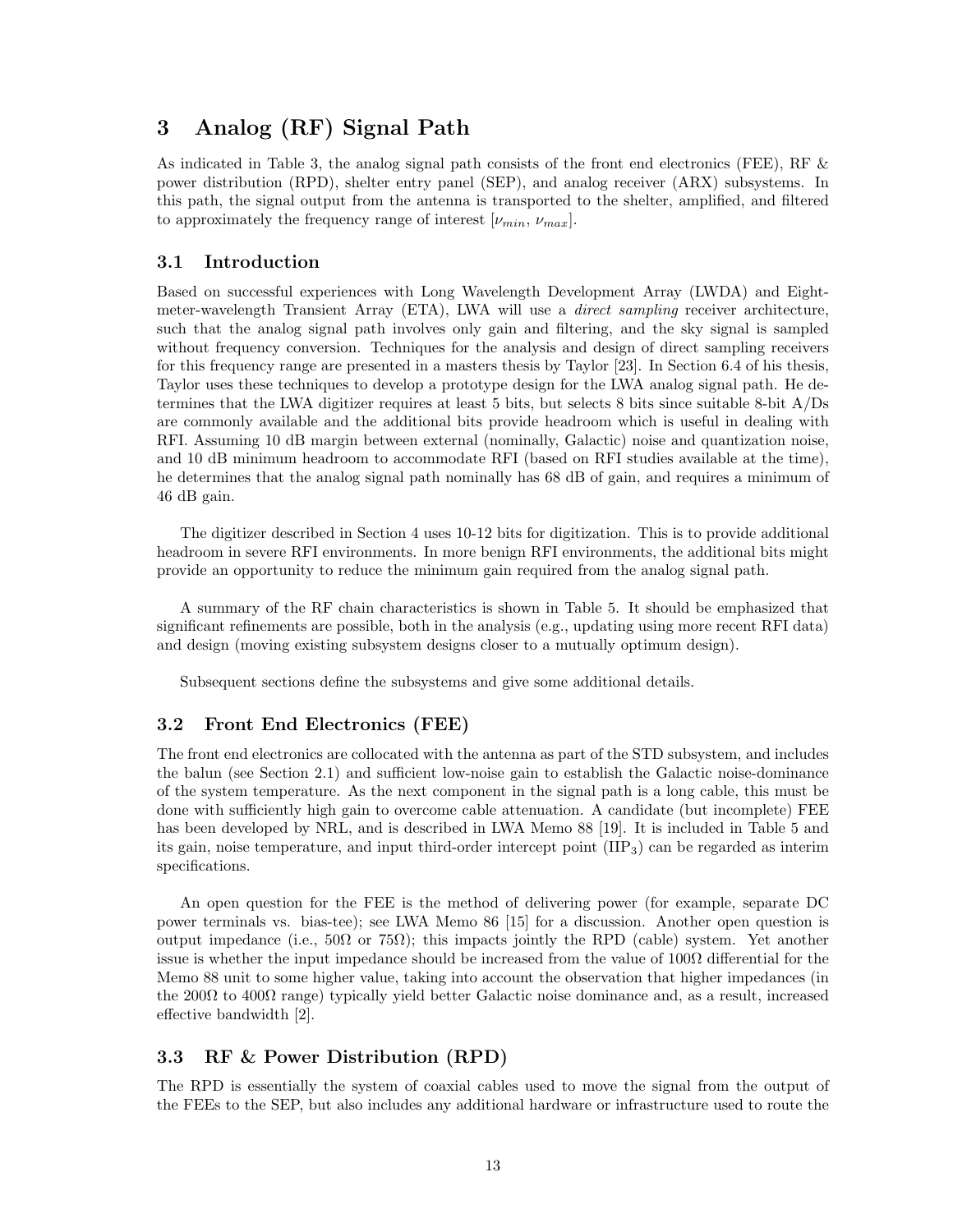cables. In the event that FEEs are powered by separate power lines, the power lines shall be considered part of the RPD. The RF characteristics shown in Table 5 are easily achieved using inexpensive coaxial cable. Open questions for the RPD are the associated open questions for the FEE, namely (1) whether bias-tees are to be used to move power over signal cables, and (2) impedance (50 $\Omega$  vs. 75 $\Omega$ ).

Note that the RPD has  $N_a$  inputs (stands) and  $N_r$  outputs, corresponding to analog receiver inputs. Since each stand has 2 polarizations and therefore requires 2 receivers,  $N_r$  is nominally  $2N_a$ . However, it is possible that  $N_a$  turns out to be so large that analog beamforming on a subarray basis is required to reduce the number of RF feeds to be digitized (see Section 3.5 for additional discussion). One possible location for analog beamforming is in the RPD (the other is in the ASP, following ARXs). This is one reason why  $N_r$  might be less than  $2N_a$ .

#### 3.4 Analog Receiver (ARX)

ARXs are subsystems which are part of the ASP subsystem, and provide the additional gain and selectivity required for input to the digitizer. An exploratory ARX design has been developed by VT and is described in LWA Memos 82 [13] and 89 [14]. Its characteristics are summarized in context in Table 5.

An open question for the ARX is the extent to which gain control is necessary or desirable. Any gain control implemented should operate slowly; in fact, it should be essentially fixed upon installation and never changed unless absolutely necessary. At sites with very low RFI, gain control is probably irrelevant. However, in the presence of strong RFI, gain control could be essential. Gain control might also be used to equalize uneven losses in the RPD should they occur and (for whatever reason) lead to objectionably large differences. However, gain control entails additional cost and complexity. In the Memo 82 prototype, slow gain control over a 24 dB range is available using a 3-bit digital step attenuator. If for any reason gain must be changed during an observation, it should be coordinated to occur between integration periods, with the data flagged in some way to indicate this. It should be noted that gain changes might require recalibration of the station array.

A possible feature of the ARX is a user-reconfigurable bandpass. For example, it may be desirable to narrow the analog bandwidth to exclude strong RFI (for example, the FM broadcast band near the upper band edge) or to selectively notch selected broadcast TV channels.

#### 3.5 Analog Array Processing (AAP)

Currently, AAP is a "placeholder" system. It is defined here to identify the possibility that analog beamforming might be required. For example, if the number of stands  $N_a$  increases much beyond 256, it may turn out that the station becomes cost-dominated by the DP1 subsystem sufficiently that it becomes compelling to do analog beamforming on a subarray basis in order to reduce the amount/cost of DSP hardware required. Also, it should be emphasized that in the case that analog beamforming is implemented, it might alternatively be moved forward into the RPD and physically collocated amongst the stands.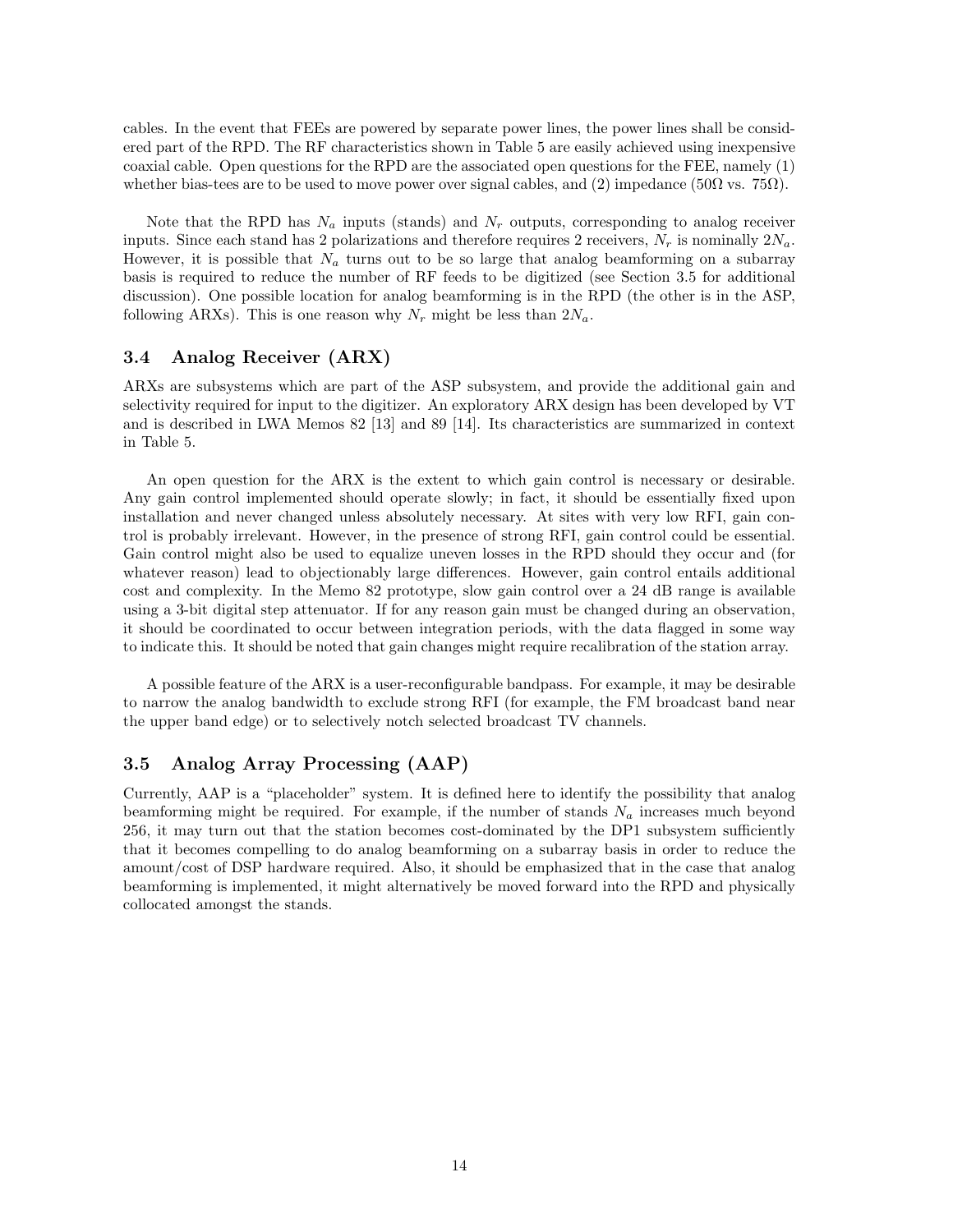| Subsystem   | Assumed to consist of                         | G [dB] | dB <br>F | $\text{HP}_3$ [dBm] |
|-------------|-----------------------------------------------|--------|----------|---------------------|
| FEE         | Memo 88 Active Balun [19]                     | $+32$  | 1.5      | $-6$                |
| $RPD + SEP$ | 500 ft inexpensive coaxial cable              | $-13$  | 13.0     | $\infty$            |
| ARX         | Memo 82 ARX [13] with Memo 89 mod [14]        |        |          |                     |
|             | Maximum gain                                  | $+55$  | 6.0      | $-16$               |
|             | Set to achieve $+68$ dB cascade gain          | $+48$  | 7.4      | $-10$               |
|             | Minimum gain                                  | $+30$  | 21.2     | $+7$                |
|             | CASCADE: Maximum gain                         | $+73$  | 1.7      | $-35$               |
|             | CASCADE: Set to achieve $+68$ dB cascade gain | $+68$  | 1.7      | $-29$               |
|             | CASCADE: Minimum gain                         | $+49$  | 4.9      | $-13$               |

Table 5: Characteristics of a candidate LWA analog signal path (FEE, RPD+SEP, ARX). The cascade receiver temperatures (i.e., not including Galactic noise) are 134 K, 140 K, and 604 K respectively.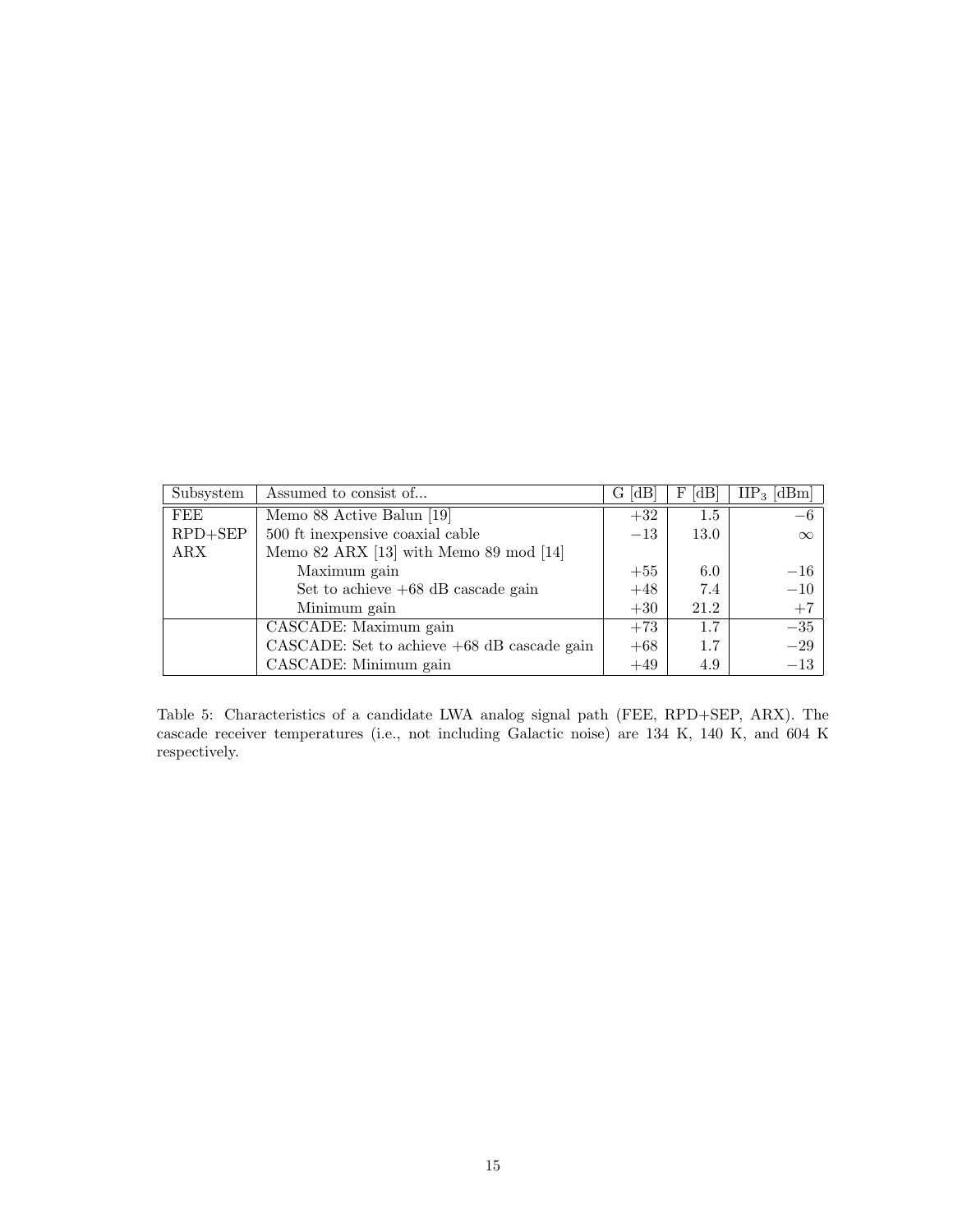# 4 Digital Signal Path

The digital signal path includes portions of the DP1, DP2, and DAC level-1 subsystems. Within the DP1 subsystem, ARX output is digitized by DIG subsystems and placed on a "daisy chain" for distribution to BFUs, TBW(s), TBN(s), and other future (as yet unspecified) level-2 subsystems. Each subsystem on the DP1 daisy chain accepts the data stream, internally fans out the data stream so as to generate an identical copy for its internal use, and transparently outputs the input data for use of the subsystems which follow in the daisy chain.

BFU outputs are conveyed to the DP2 subsystem, nominally to DRX level-2 subsystems. A DP2 daisy chain, analogous to the DP1 daisy chain, may be sourced by the DRX so as to allow multiple DP2 level-2 subsystems to access the same BFU output.

DAC is described in Section 7.

#### 4.1 Digitizer (DIG)

A preliminary design for the DIG is documented in LWA Memo 101 [6]. DIG consists of an ADC followed by a post-processor. The ADC directly samples ARX output with nominally 10-12 bits at 196 MSPS. This allows alias-free digitization of the frequency range 10–88 MHz. Candidate ADCs currently include the Maxim MAX1215N, Analog Devices AD9211, and Analog Devices AD9230 [5].

The DIG post-processor is an FPGA which accepts the output from the ADC and includes:

- An independent variable-length (in integer sample increments) delay line. This can be used to equalize propagation delays associated with possibly unequal cable lengths, which has some convenience value especially in diagnostics.
- A quadrature conversion to complex baseband (zero center frequency, I/Q format).
- Filtering and decimation by 2, resulting in 24 bits (12  $T + 12$  "Q") per sample at 98 MSPS. The number of bits per sample is primarily determined by dynamic range required to accommodate RFI and might be reduced, either by design (i.e., fixed) or adaptively.
- Output in DP1 daisy chain format (See Section 4.2). (Note that Memo 101 (dated Sep 11, 2007) describing DIG predates the preliminary DP1 daisy chain specification; the latter takes precedence.)

#### 4.2 DP1 Daisy Chain

A preliminary design for the DP1 daisy chain is documented in [7] (primarily electrical / data format information) and LWA Memo 108 [10] (primarily mechanical information). In this scheme, the full-bandwidth output from DIG is conveyed using 4 LVDS lanes. Each lane runs at 686 Mb/s for a total "per antenna" data rate of 2.352 Gb/s. This rate includes 4 in-band signaling bits per sample. Signaling bits are used to convey data format, flag invalid data, and facilitate synchronization between sample streams.

This architecture has the benefit of facilitating scalability while minimizing the number of external connections; however, it also relies on each subsystem in the daisy chain to convey data transparently and without degradation.

#### 4.3 Beamforming Unit (BFU)

BFUs are part of the the DP1 subsystem. Each BFU forms a beam in the desired pointing direction, with bandwidth equal to the full digitized bandwidth. The method of beamforming consists of first applying integer-sample-period delays using a first-in first-out (FIFO) buffer, followed by a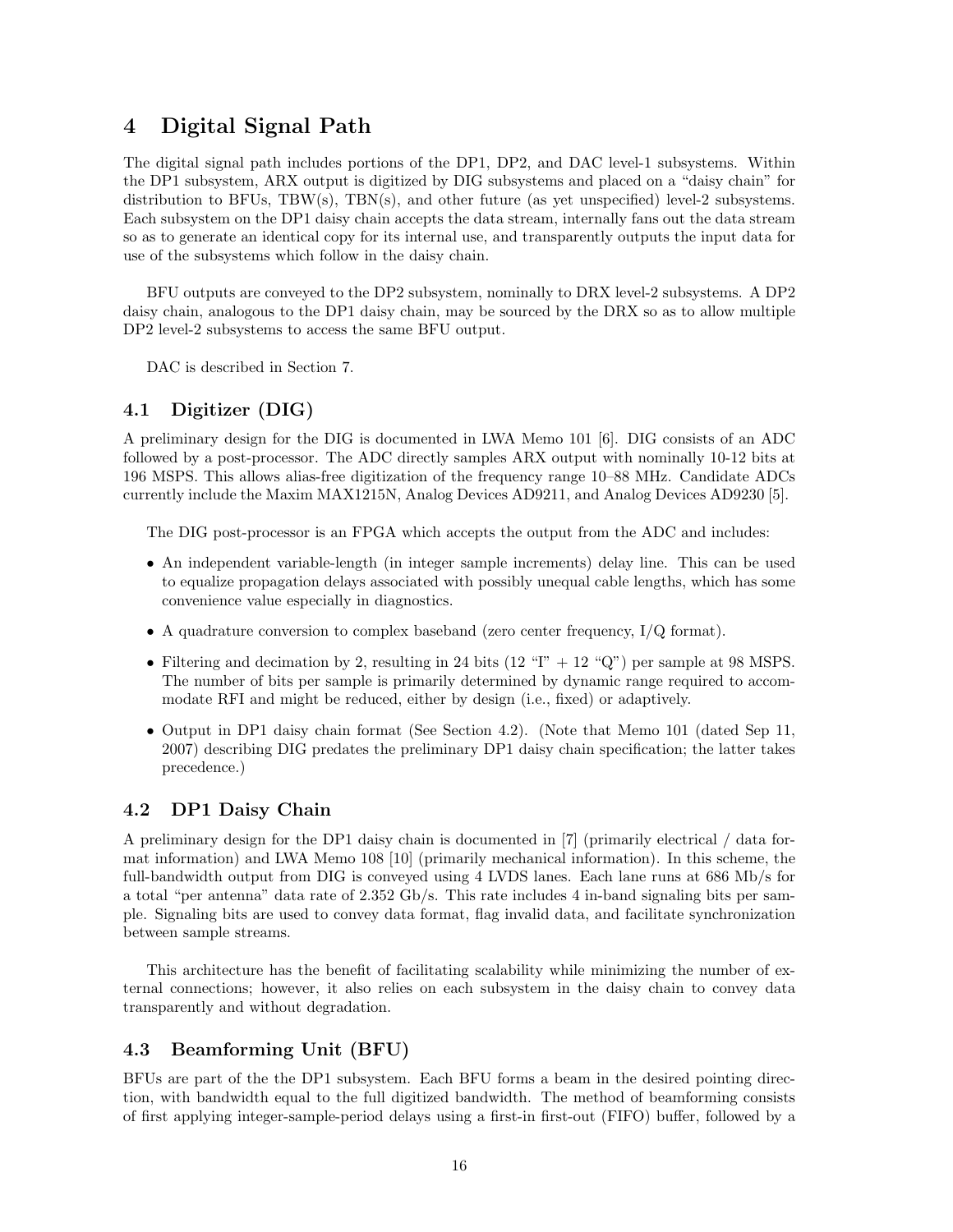configurable finite impulse response (FIR) filter for each antenna, and then summing the results across antennas to form the beam. In its simplest form, this can be interpreted as a delay-and-sum beamformer, where the FIR filter is used to implement an approximately frequency-independent, continuously-variable delay. Details are provided in LWA Memos 107 [9] and 108 [10]. The FIR filter coefficients for each antenna can be further manipulated to introduce (for example) additional phase and magnitude variations which are useful for beam pattern control including spatial and space-frequency nulling.

The BFU may need to include a "polarization processing" stage. The concern is that the raw linear polarizations from each antenna in a pseudorandom geometry will be affected by mutual coupling in such a way that the desired polarization purity can be achieved only by accounting for the coupling prior to beamforming.<sup>1</sup> To understand what this entails, consider first that the desired correction can be achieved at a single frequency by means of a  $2 \times 2$  matrix multiply with the raw linear polarizations as input and the desired ("purified") linear polarizations as output [8]. Thus, the same processing can be achieved over a specified bandwidth by replacing each of the four coefficients in the  $2 \times 2$  matrix with a filter. The current design concept [10] assumes that polarization calibration can be accomplished with a single-frequency correction, but it has not been confirmed that this will be sufficient.

Ideally the BFU outputs calibrated orthogonal circular polarizations from the uncalibrated input linear polarizations.

It should be noted that that the BFU must generate beams with the desired shape, in addition to having the correct pointing and polarizations. The desired shape may vary depending various factors; two of these factors include LWA interferometer calibration considerations (including, for example, the issue discussed in Section 9.2) and nullforming for RFI mitigation.

An open question is the output format of the BFU; i.e., the format in which data is conveyed from BFU to DRX. One possibility is that this format is identical to the input format, i.e., the DP1 daisy chain format.

#### 4.4 Digital Receiver (DRX)

DRXs reside in the DP2 subsystem. Each BFU has an associated DRX, to which it is directly attached, and perhaps has access to multiple DRXs using the mechanism described in Section 4.5. Since there are nominally 4 BFUs per station, there is likely to be at least 4 DRXs per station. However given the daisy-chaining feature it is possible that many more DRXs will be desired and installed.

Each DRX consists in part of two parallel paths, corresponding to 2 simultaneous "tunings"  $\nu_1$ and  $\nu_2$ . In each path, a single spectral swath of width B is selected from the digital passband, divided into smaller contiguous channels of width  $\Delta v$ , and sample rates are adjusted appropriately. The center frequency of each of the two tunings is fully independent and possibly the same; however the choice of center frequencies might be quantized to a grid (e.g., to accommodate a polyphase filter bank type implementation). The bandwidth B and channel width  $\Delta \nu$  is ideally also fully independent and potentially different between tunings. Each of the four parallel outputs  $(= 2 \text{ tuning})$  $\times$  2 polarizations) of the DRX is routed to the DAC.

While the DRX will achieve both the maximum B and minimum  $\Delta \nu$  defined in Table 2, it is not necessary for both conditions to be achieved simultaneously. Instead, the DRX will provide mul-

<sup>&</sup>lt;sup>1</sup>This in contrast to dish arrays such as the ATA, in which the antennas are not significantly electromagnetically coupled and therefore there is no difficulty in obtaining the desired polarizations after beamforming using the raw linear polarizations. This is also in contrast to previous large arrays of small tightly-coupled but regularly-spaced antennas, for which the coupling affects all antennas in approximately the same way.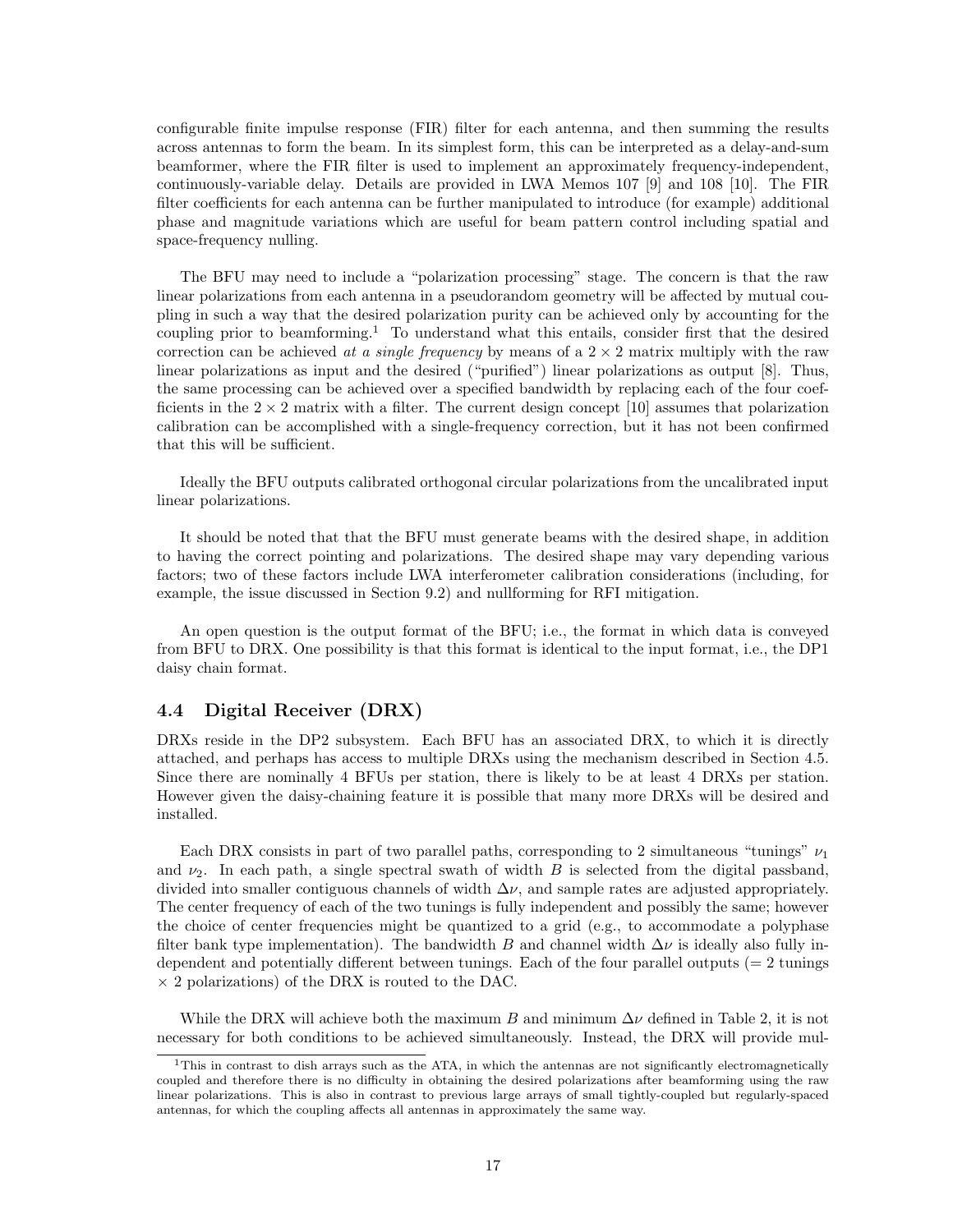tiple operating modes that trade decreased  $\Delta \nu$  for decreased B. For example, the mode achieving minimum  $\Delta \nu = 100$  Hz might have  $B = 409.6$  kHz, and a mode achieving  $B = 8.192$  MHz might have  $\Delta \nu = 2$  kHz. This is because candidate DRX architectures make it most straightforward to offer modes for which  $B/\Delta \nu$  is constrained to be a constant. In particular, it may be convenient to fix the number of spectral channels to be a constant.

A design issue concerns whether the tuning function of the DRX is best implemented using FP-GAs (as in LWDA and ETA), or using digital downconverter (DDC) chips, as in MIT/Haystack's Deuterium Array or Ohio State's Argus array. A description of a candidate DDC for LWA is given in Memo 61 [1].

#### 4.5 Additional DRXs and Custom Backends

The capability exists within the DP2 subsystem to connect multiple sub-subsystems to a single BFU output. This is accomplished using a daisy chain architecture analogous to that which exists in DP1. This shall be referred to as a "DP2 daisy chain," and it should be noted that there may be multiple DP2 daisy chains; specifically, up to 1 per BFU.

For example, a DRX connected to a BFU could serve as the source of a DP2 daisy chain by transparently relaying the BFU output to a second DRX, or to an alternative backend. The secondary device can use the DP2 daisy chain in turn transparently relay the same BFU output to additional devices. This has several uses. One possible use is that the entire 78 MHz bandwidth output from a BFU could be processed to fine time-frequency resolution using a daisy chain consisting of (78 MHz)/(8 MHz)  $\approx$  10 DRXs – although of course the DAC and subsequent data communications would need to have sufficient capacity to accommodate all 8 DRX outputs. Alternatively, a custom backend could be attached to the DRX input daisy chain, with the ability to process the BFU output in parallel. Types of backends envisioned in this case include:

- Pulsar survey/monitoring backends.
- Generalized (e.g., single-event) transient detectors.
- Custom spectrometers; e.g., perhaps with optimized RFI mitigation capabilities.
- RFI monitoring/survey systems.
- Direct-to-disk recording of the full bandwidth of a BFU output (has both scientific and system development/diagnostic uses).

It is envisioned that these backends could be developed separately from the "main effort" of the LWA project, facilitated by open interface control documents (ICDs) developed within the scope of the project and made available to interested parties.

#### 4.6 Transient Buffer Systems

The station includes transient buffer systems. Transient buffers serve as alternative, parallel backends to the BFU+DRX combinations. A transient buffer accepts all  $2N_r$  of the outputs from the DP1 daisy chain (i.e., both polarizations for all available RF inputs) and coherently records the data stream in a form suitable for later recovery and analysis. Transient buffers serve multiple purposes:

1. They provide an internal diagnostic mechanism, allowing access to coherent data from all inputs simultaneously. This facilitates monitoring and troubleshooting of the signal path separate from the BFU+DRX paths, which is convenient as the association with individual RF inputs is lost as a consequence of beamforming. This also simplifies the process of observing the digitized output of antennas locally (i.e., at the station), especially if BFUs are not available or are otherwise committed. Placing this capability in a separate subsystem as opposed to inside the BFUs serves to streamline the design of the BFUs.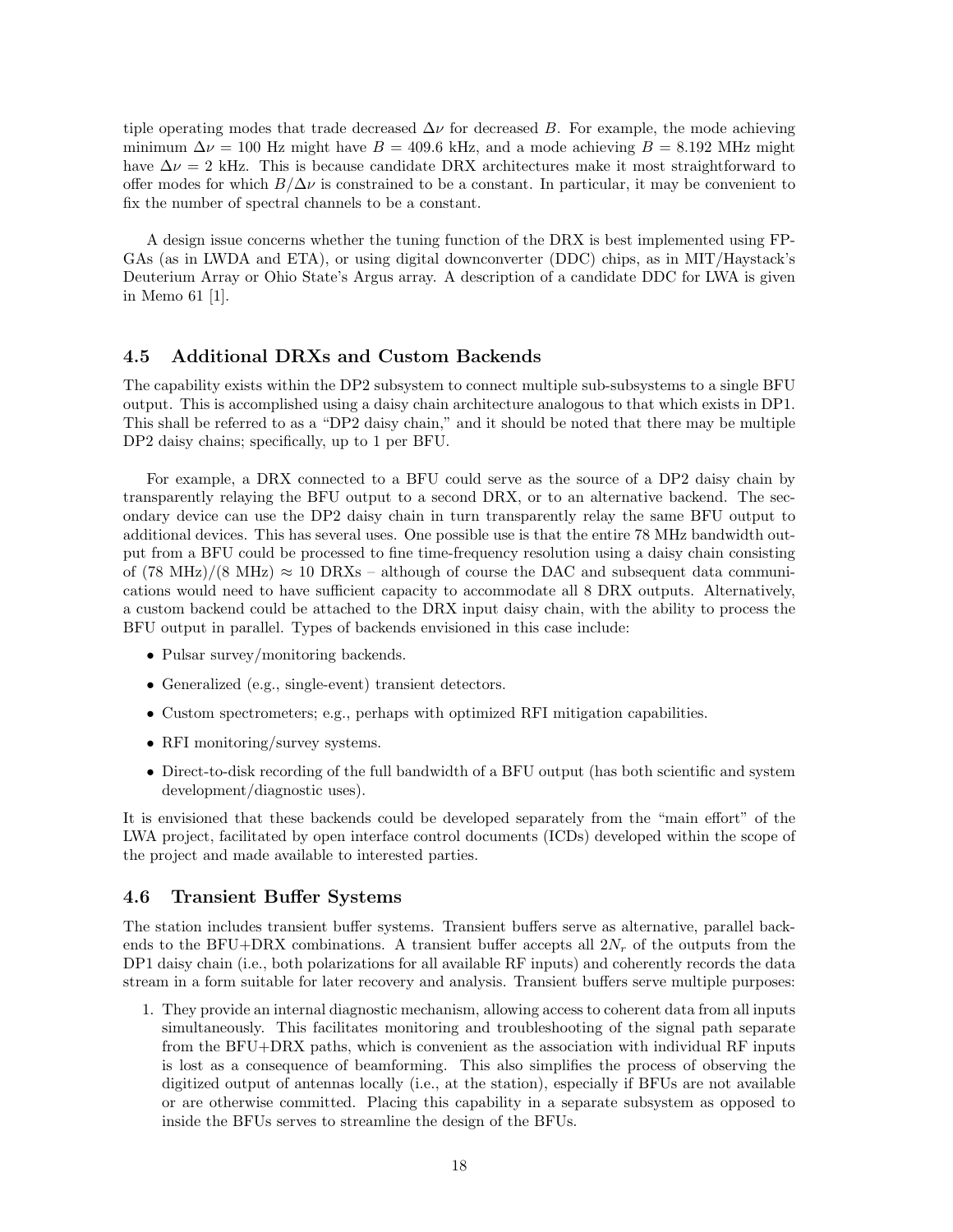- 2. Access to data obtained by the transient buffers have tremendous value in the study and analysis of the station itself, which is an important objective for LWA-1 in particular. For example, this capability facilitates investigation of mutual coupling effects and beamformer design.
- 3. Access to data obtained by transient buffers can be used for all-sky imaging/monitoring, which has both diagnostic and scientific value.
- 4. Transient buffers offer a form of triggered transient science; now, in the scientific sense of the words. For example, this could facilitate acquisition of data in response to a trigger from the Gamma ray bursts Coordinates Network (GCN). The utility of this mode depends greatly on the capabilities (especially recording time) offered by the transient buffer.

It should be emphasized that the primary motivation for including transient buffers is (1) and (2) above. The remaining purposes are considered to be valuable, but not in the sense that they should be allowed to influence the specifications.

Two types of transient buffer are presently defined: "transient buffer – wideband" (TBW) and "transient buffer – narrowband" (TBN). These are explained below.

#### 4.6.1 Transient Buffer – Wideband (TBW)

Once triggered, a TBW simply captures the full-bandwidth output of the DP1 daisy chain for as long as possible. A reasonable length will be determined during the design process, with the goal that the buffer not "significantly" increase the cost or risk of the station design. A rough lower bound on useful capture length is on the order of  $100 \mu s$  for spectral resolution of about 6 kHz. Of course, much longer record length and finer spectral resolution would be of great interest.

Some preliminary design concepts for the TBW exist and are described in LWA Memo 109 [11]. One scheme implements the TBW as a firmware-only modification to a BFU, resulting in a maximum capture length of 41  $\mu$ s. Another scheme described in Memo 109 increases this to 85.6 ms albeit with considerable increase in cost and design risk.

Once triggered, the TBW would acquire until full, and then stop. Data would be read out asynchronously after acquisition.

#### 4.6.2 Transient Buffer – Narrowband (TBN)

A TBN differs from a TBW in that the digitized antenna data undergoes a bandwidth reduction prior to acquisition, enabling the TBN to run continuously. In this scheme, the TBN output is treated similarly to that of a BFU+DRX chain. The center frequency would be user-selectable. The reduced bandwidth will be determined as part of the design process; however a reasonable lower bound might be on the order of 100 kHz, resulting in a sample rate reduction on the order of 500 such that the aggregated (multiplexed) bandwidth-reduced array output assumes a sample rate on the order of 50 MSPS; i.e., comparable to that of a single antenna after the original digitization.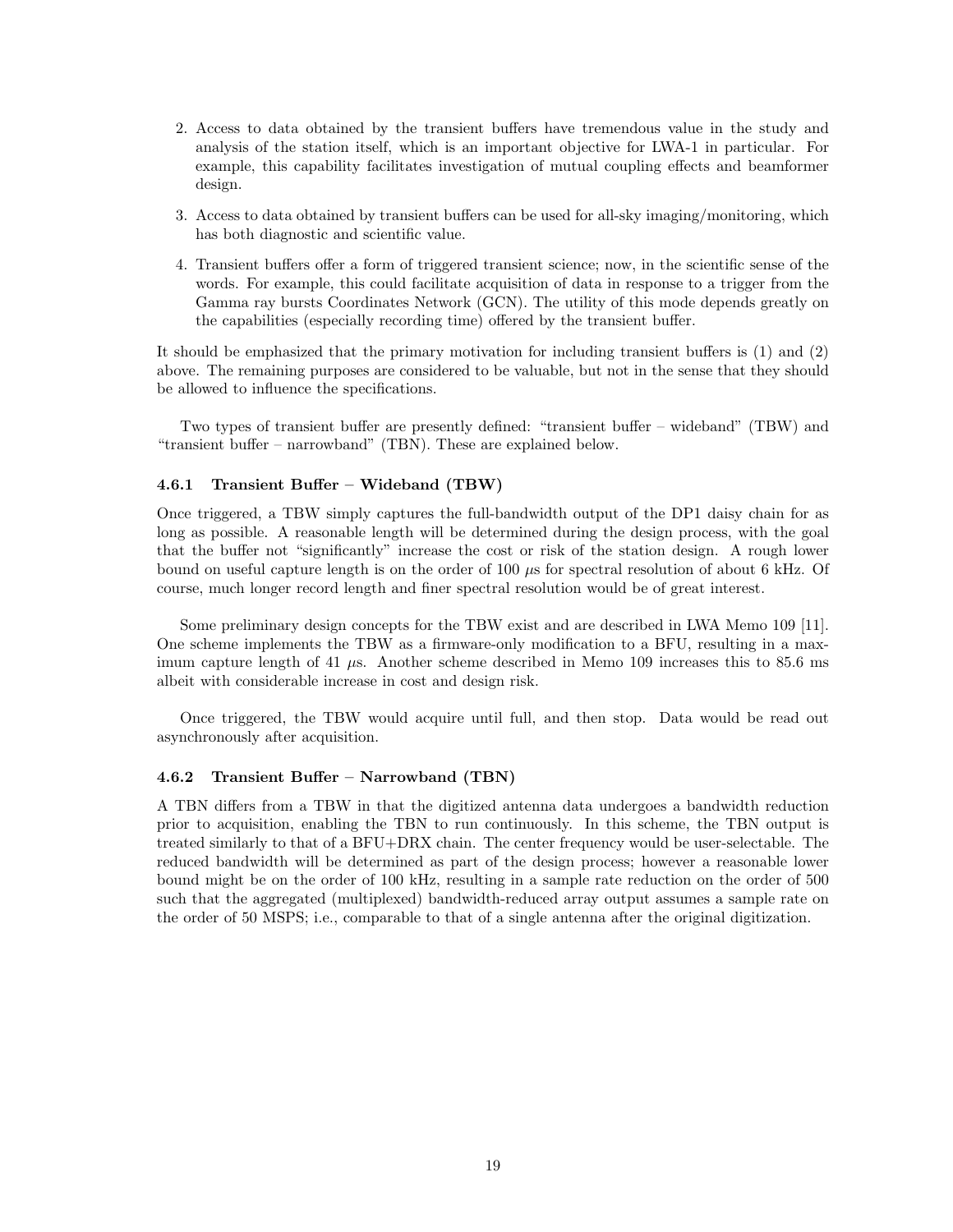### 5 Timebase & Clock Distribution (TCD)

The timebase & clock distribution (TCD) subsystem has three essential functions: (1) provide accurate time information (especially for the station MCS), (2) synthesize and distribute a 196 MHz clock to DIG subsystems as a sample clock, and (3) synthesize and distribute synchronous and coherent clocks as needed for other subsystems.

The station timebase will be a GPS-disciplined time standard capable of producing (1) a 1-pulseper-second (1PPS) reference signal, (2) a 10 MHz reference signal, and (3) a data port providing absolute date  $&$  time information. There are no special accuracy requirements for a single station; however the interface between the timebase and these three signals should be amenable to a subsequent upgrade when required to support long-baseline interferometry.

The 196 MHz digitizer clock will be synthesized at a single location as a sinusoid which is phase-locked to the 10 MHz reference signal. This signal will be passively divided as necessary for distribution to DIG subsystems. It is not explicitly necessary for the signal to be "fanned out" to DIG subsystems; alternatively, the signal could be distributed using a single cable from which signal power is extracted using directional couplers; and hybrid schemes are possible. Differences in sample clock phase will be perceived by the system as indistinguishable from excess delay (e.g., differences in cable length) and calibrated accordingly.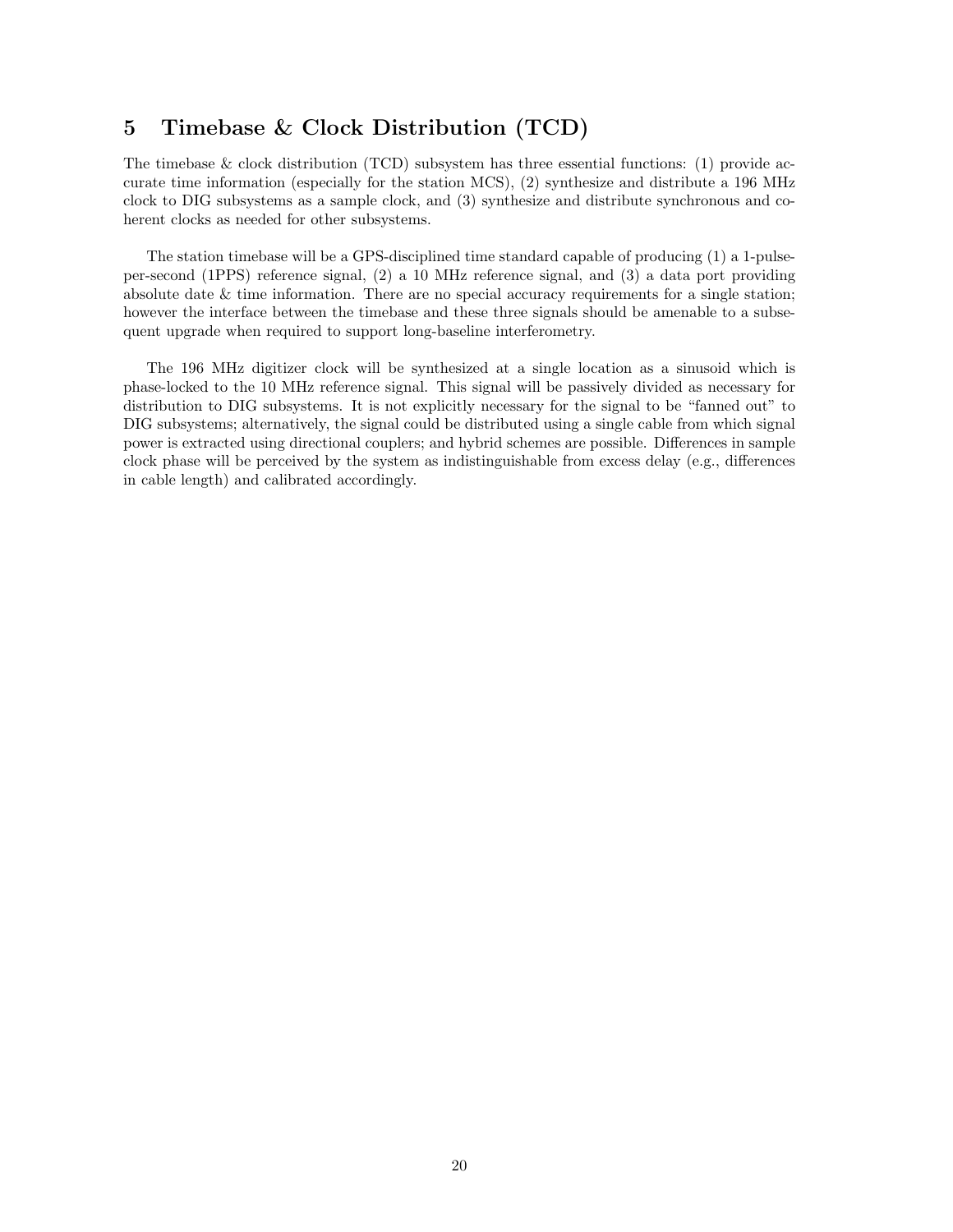# 6 Monitoring & Control System (MCS)

The station MCS is essentially the computer which controls the station, and provides status information in return. Various subsystems including the ASP, DP1, and DP2 also have MCSs, which are embedded computers subordinate to the station MCS. The subsystem MCSs are implemented to facilitate modularity in the station design and to facilitate independent development of subsystems.

The station MCS architecture is shown in Figure 3. In addition to the interfaces shown, each MCS subsystem has its own "maintenance" interface (USB, Ethernet LAN, or something of that nature) to facilitate direct connection of a computer for development and diagnostic purposes.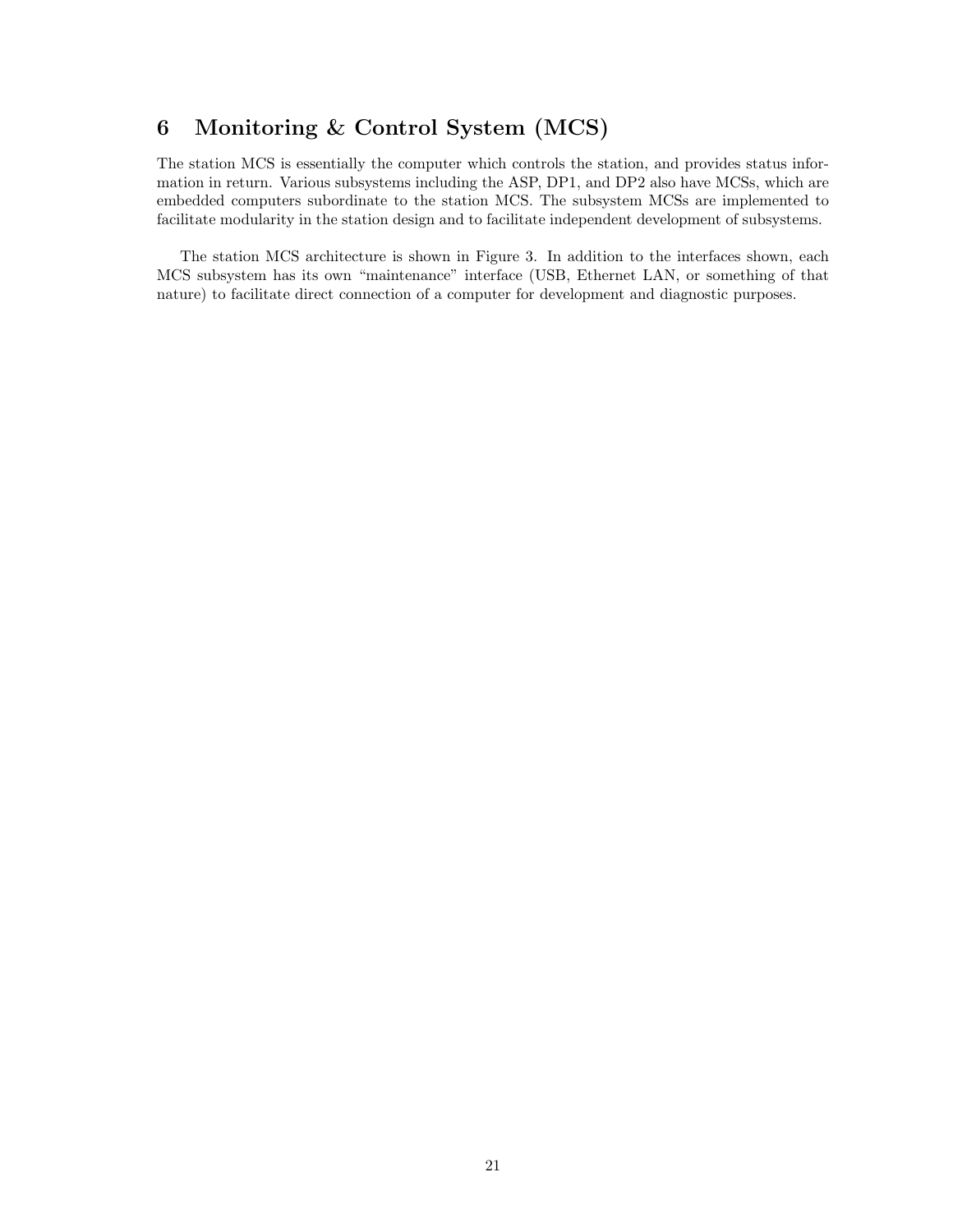## 7 Data Aggregation & Communication (DAC)

The DAC subsystem provides the interface between the station's DP1, DP2, and MCS subsystems and the outside world. One function is to consolidate output from the DRXs, TBN(s), TBW(s), and any other backends for transmission to a remote location; ultimately, to the LWA correlator or central processing facility. A second function is to provide the bidirectional communication path between the station MCS and the distant LWA über-MCS.

The above description has not specified details about how data are represented (e.g., number of bits, real or complex), sample rates, or formats (e.g., serial vs. parallel, multiplexed vs. packetized, and so on). This is deliberate so as not to preclude flexibility in the design process. However, it may be useful to see some elaboration on this with respect to impact on aggregate data rate. The data rate at the output of the DAC, including all beams but excluding the transient buffer and MCS communications, is:

$$
r_S = abB N_b N_t \frac{1}{\Delta \nu \Delta \tau} \tag{2}
$$

where a is the oversampling factor with respect to Nyquist (i.e., at least 1; conservatively 1.5), b is the number of bits used to represent a sample in the  $\Delta \nu$ -wide spectral channels, and  $\Delta \tau$  is integration time. For  $a = 1.5$ ,  $b = 8$  (e.g., for 4 bits "I" + 4 bits "Q"),  $B = 8$  MHz,  $N_b = 3$ ,  $N_t = 2$ , and  $\Delta \tau = 1/\Delta \nu$  (i.e., no integration) we find  $r_S = 576$  Mb/s. This value can of course be reduced by reducing b or increasing  $\Delta \tau$ , and it should be noted that there may be various constraints and limitations imposed by the implementation of the DP1, DP2, and DAC subsystems.

Furthermore, note Table 2 indicates that  $\Delta \tau < 1$  ms need not be supported, which makes possible further reductions for  $\Delta \nu > 1$  kHz. For example, for  $\Delta \nu = 10$  kHz we have  $1/\Delta \nu = 100 \mu s$  but are only required to offer  $\Delta \tau = 1$  ms, yielding an order of magnitude reduction in r<sub>S</sub>.

The DAC includes separate output to facilitate local recording of output directly to disk. For example, this would allow continued operation of the station should data path to the LWA central processing facility be interrupted, or not yet implemented. There are also many uses for this with respect to development and diagnostics. Ideally, this output would be flexible so as to facilitate the recording of just a single BFU-DRX output, or other subsets of outputs in various combinations.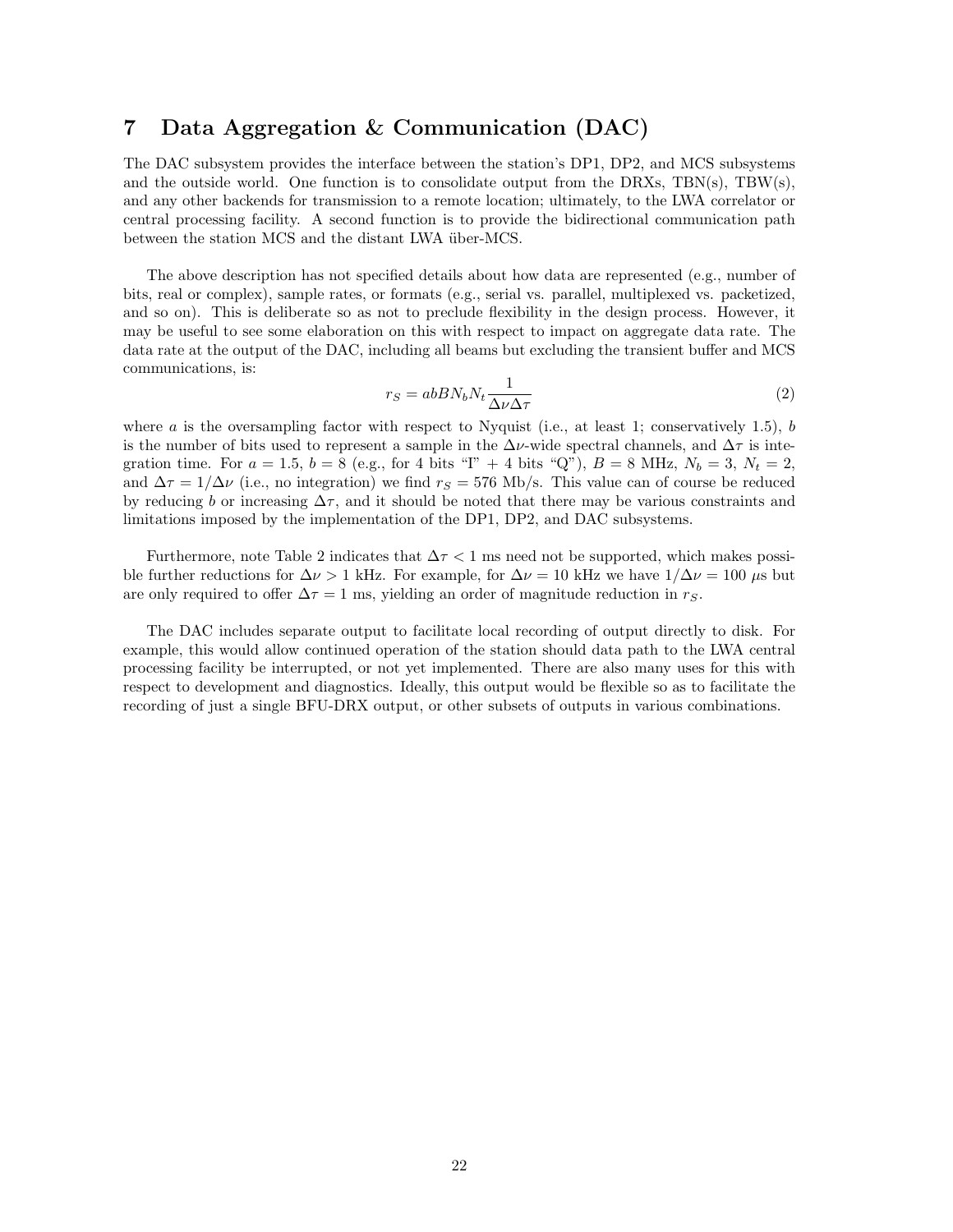# 8 Interface Specifications

The following is a list of interfaces which require explicit definitions (likely to appear in the form of separate interface control documents (ICDs)):

- 1. Interface between STD and RPD. This interface involves several issues including cable types, method of power transfer, and coordination of mechanical interfaces.
- 2. Interface between RPD and SEP. Similar issues as above.
- 3. Interface between SEP and ASP. Involves distribution of RF signals from the SEP to the ARXs.
- 4. Interface between ASP and DP1. This is the problem of how to get signals from ARXs to DIGs.
- 5. DP1 Daisy Chain Interface Specification. This is the electromechanical interface specification which applies between BFUs, transient buffers, and additional future equipment in the DP1's digitized antenna output daisy chain architecture. Careful attention to detail in this specification will help ensure the ability to independently develop the interconnected subsystems and also promote the easy future expansion of the system. A preliminary version is available: [7].
- 6. BFU Output Specification. Input to DRX; might be elegant to make this simply a subset (single polarization-pair version) of the DP1 Daisy Chain Interface Specification.
- 7. DAC Sky-side Data Specification. The input specification for data (as opposed to monitor & control traffic) from DRXs, transient buffers, and other backends in the daisy chain should be standardized in a way to easily facilitate development, bench diagnostics, and to accommodate alternative backends possibly developed by others.
- 8. DAC Ground-side Interface Specification. This is essentially the problem of how to move data and MCS traffic between the station and the larger LWA system.
- 9. Inter-MCS Specification. The interfaces between MCS subsystems should be standardized to facilitate communications in a simple, open way. For example, one possibility would be to use TCP/IP over ethernet as a foundation for this interface. Standardization through the application layer is desirable.
- 10. Station PCD Sky-side Interface Specification. This should describe how subsystems interface to the station PCD in order to obtain power.
- 11. Station PCD Ground-side Interface Specification. This should describe how the shelter obtains power from external source(s).

There are of course many other interfaces; however these are likely to be engineered internally, i.e., anticipating the situation that a single organization will be responsible for both sides of the interface as well as for the larger subsystem.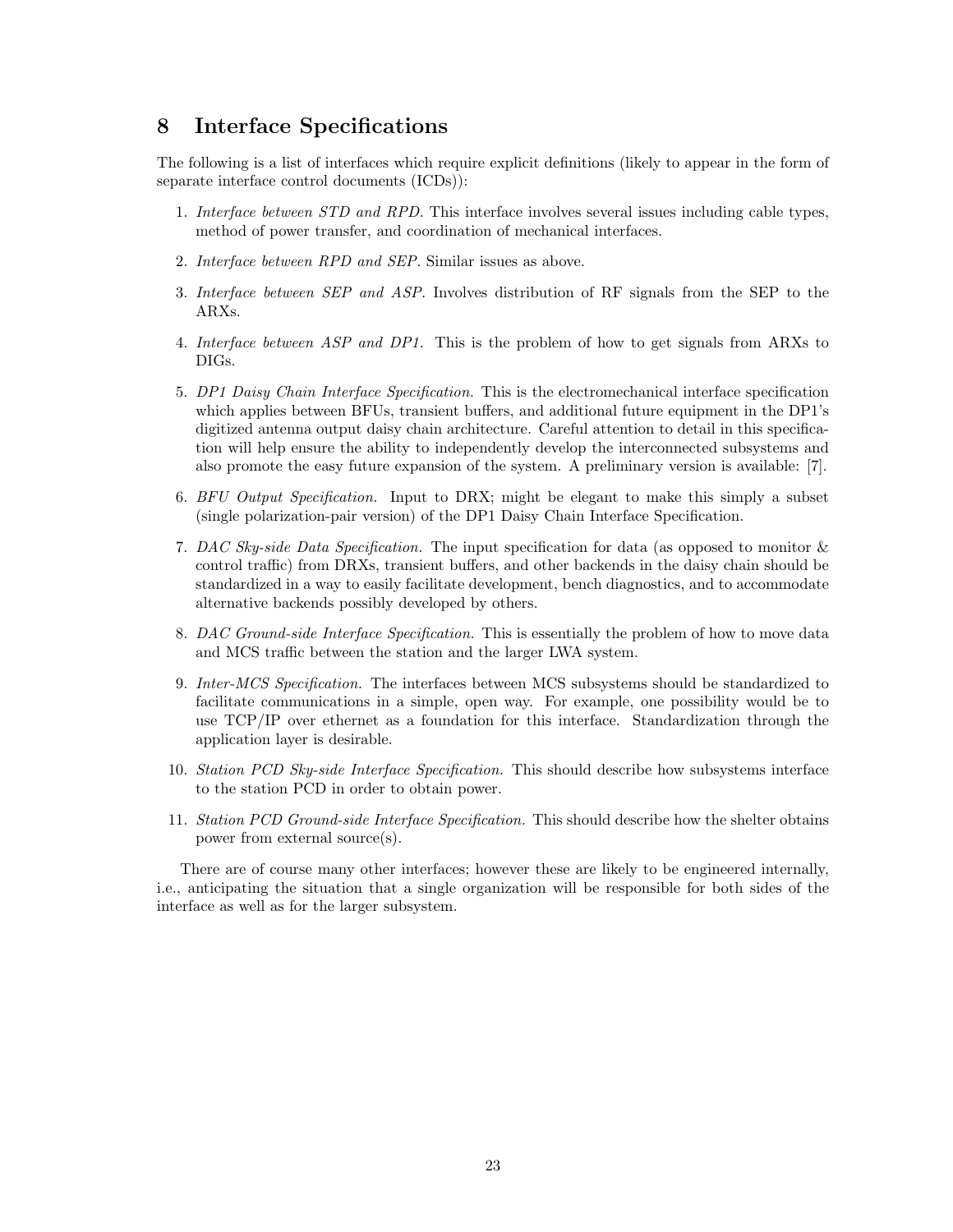# 9 Higher-Level Signal Processing Functions

Previous sections have provided a description of hardware, firmware, and software at the station's lowest levels of functionality. This section addresses some necessary functions which require coordination between multiple subsystems and interfaces into higher-level functionality. These functions include array calibration, beamforming, and RFI mitigation.

#### 9.1 Array Calibration

Formally, *array calibration* is the process of identifying the *array manifold*; that is, the response of the station antenna array to a plane wave arriving from the locus of possible directions corresponding to the entire sky, possibly right down the horizon. In this case, the array manifold at any given frequency is a set of  $2N_a$  complex-valued antenna outputs, which is itself a function of direction of arrival and polarization. The manifold is required if blind "go to" beam pointing is desired. Without the manifold, the station is limited to "phasing up" on a strong source, such as Cas A, and then making assumptions about how the beamforming solution changes as the beam is steered away from the calibration source. Alternatively, an approximate manifold can be constructed using a reduced set of measurements (for example, from beacons or other strong sources) combined with various assumptions. For example, if one assumes mutual coupling is not significant, then the array manifold can be determined relatively easily by assuming the antennas have identical pattern, polarization, and impedance characteristics, and assuming the array geometry is known with sufficient precision. Under these conditions, the manifold can be validated and refined using a small number of external measurements; e.g., the response due to a beacon signal placed at a known location.

However, the antennas in the LWA station array will be strongly coupled, and the coupling will be "disorderly" due to the pseudorandom spacings. Thus, many more independent measurements of known signals may be required; conceivably as many as  $2N_a$  known sources scattered over the antenna's field of view could be required to achieve the necessary "basis set" of independent measurements. It is conceivable that astronomical sources could be used for some of these; however there are only a handful that are strong enough to be detected with high signal-to-noise ratio in short integration times using the station array.

Since the station will be strongly sky noise-limited, it is possible that this problem can be overcome by comparing correlations between antennas (visibilities) to a sky brightness temperature model. In this approach, the array manifold is identified as that which minimizes the difference between a sky brightness temperature map derived from visibilities using the array manifold, and the known true map.

Additional work is required to determine a viable array calibration strategy. It is possible that a combination of beacons and sky model-based calibration will be employed.

### 9.2 Dual Beamforming in Support of Ionospheric Calibration

Beamforming generally is discussed in Section 4.3. An additional consideration is the variability of the beam and its sidelobes as a function of pointing and frequency. This variability has potential to create serious problems when attempting to perform calibration to remove the refractive effects of the ionosphere for aperture synthesis imaging. A possible countermeasure<sup>2</sup> is to simultaneously form 2 beams: one beam for maximum directivity, and the second beam formed in the same direction, but after a magnitude taper is applied to the antennas in the station aperture in order to broaden the beam and suppress sidelobes. The second beam should be easier to manage from an imaging calibration point-of-view, and can be used to bootstrap a solution for the more directive but lesswell-behaved primary beam. Although the architecture described in this document supports this

<sup>2</sup>Suggested by W. Cotton and F. Owen, both of NRAO.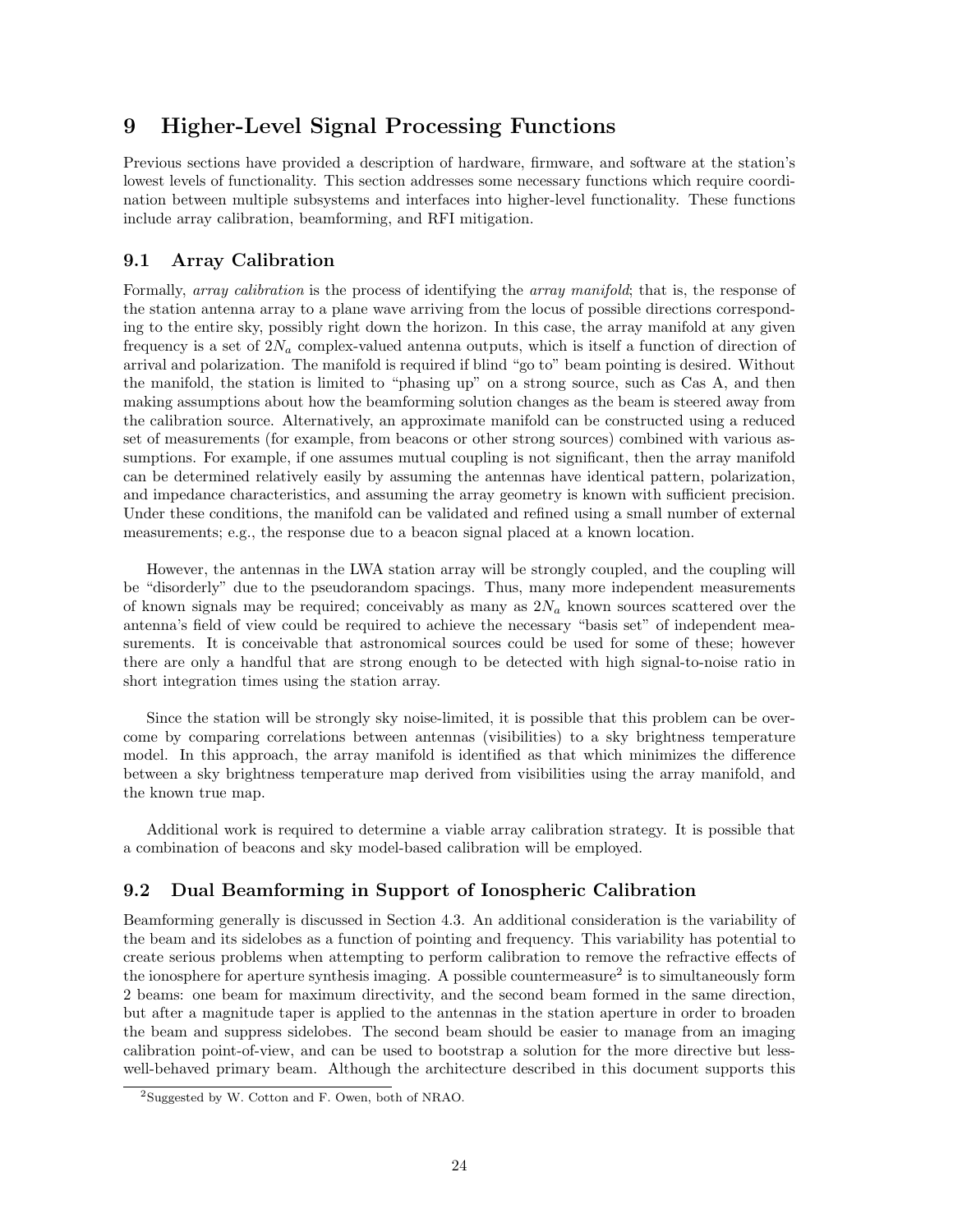approach without modification, it does obviously reduce the number of BFUs available for other uses.

#### 9.3 RFI Mitigation

Radio frequency interference (RFI) is a pervasive and potentially limiting problem for low frequency radio astronomy. Two classes of RFI are of concern: "Self-RFI", which is generated by the system itself; and external RFI, which is originates from off-site and cannot be controlled.

Self RFI will be managed in the design process by ensuring that subsystems meet criteria derived from existing protocols established for LWA and operation at the VLA site.

External RFI, as well as self-RFI which is not completely suppressed through the above process, involves additional considerations. A variety of countermeasures will be considered. In the ARX, these include slow gain control (to control the noise figure vs. linearity tradeoff) and possible reconfigurable bandpass/bandstop filters. In the DIG, this may include the ability to modify the response of digital filters suppress RFI, or pulse blanking to remove strong, bursty interference. In the BFU, this may include spatial or space-frequency nulling. In the DRX or other spectrometer-related devices, this may include time-frequency blanking. Other devices may use additional specialized or application-specific methods, and the specific mix of techniques employed will depend on the observing mode and RFI present.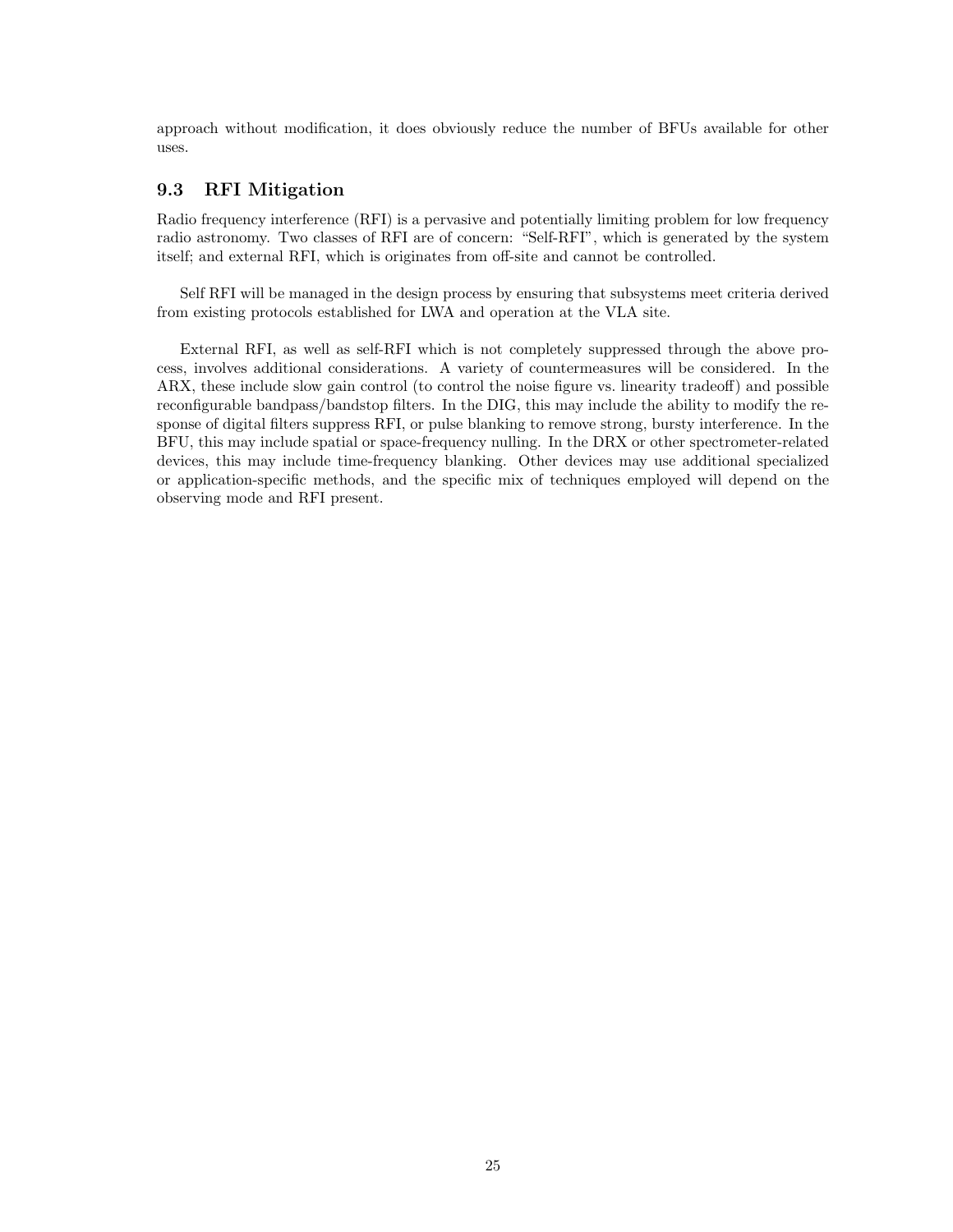# 10 Issues to Address in Future Versions of this Document

- 1. Elaboration of RFI mitigation strategy; in particular, actions/capabilities desired from the various subsystems in this respect.
- 2. Station RF stage-cascade analysis should consider  $\mathrm{IP}_2$  as well as  $\mathrm{IP}_3.$
- 3. Provide estimate of sensitivity per station beam.
- 4. Add list of acronyms and list of variables.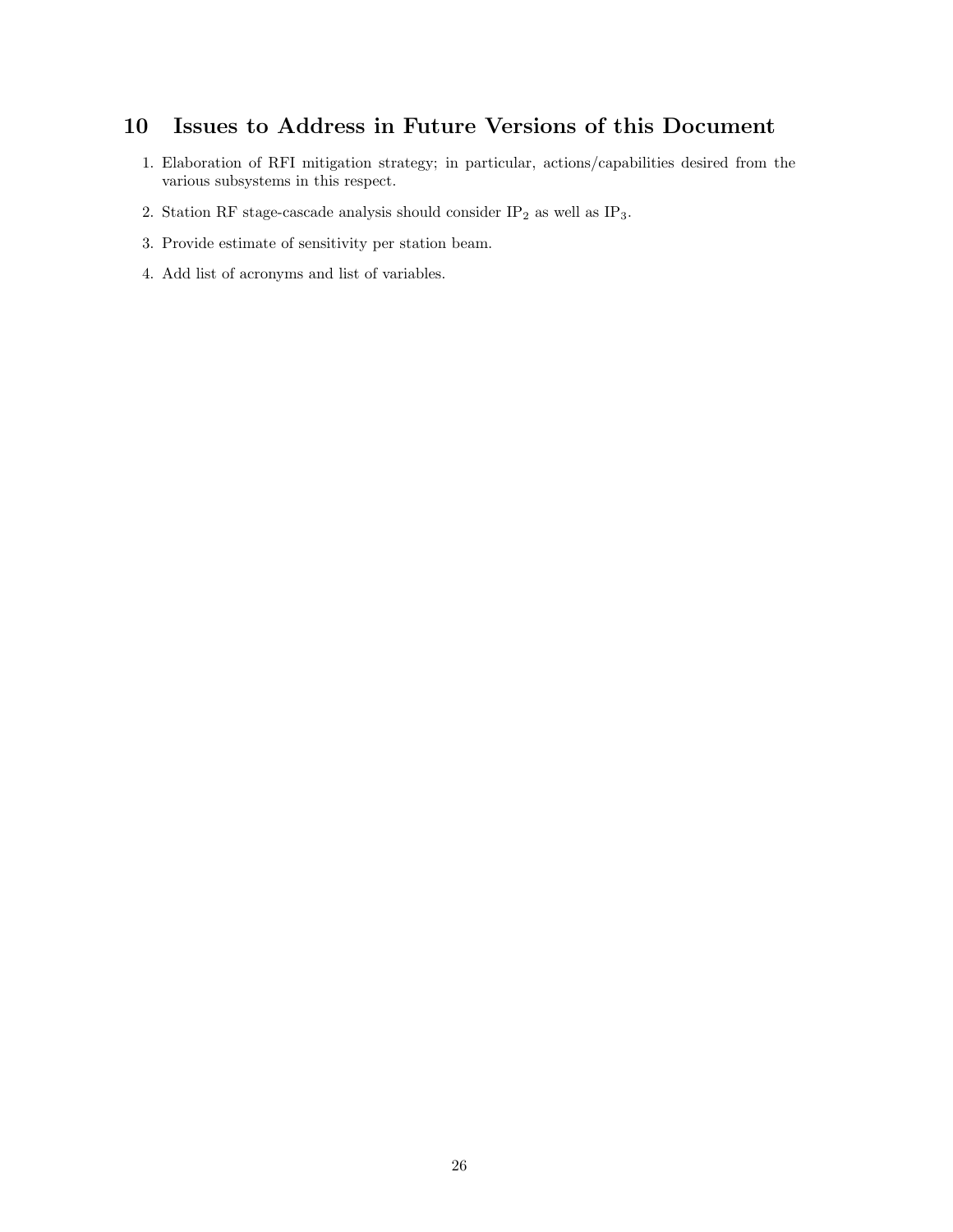# 11 Acknowledgments

Many people have offered suggestions and corrections in the development of this document. These include T. Clarke (NRL), A. Cohen (NRL), C. Janes (UNM), P. Ray (NRL), and J. York (ARL). W. Cotton and F. Owen (both of NRAO) suggested the dual beam procedure in Section 9.2.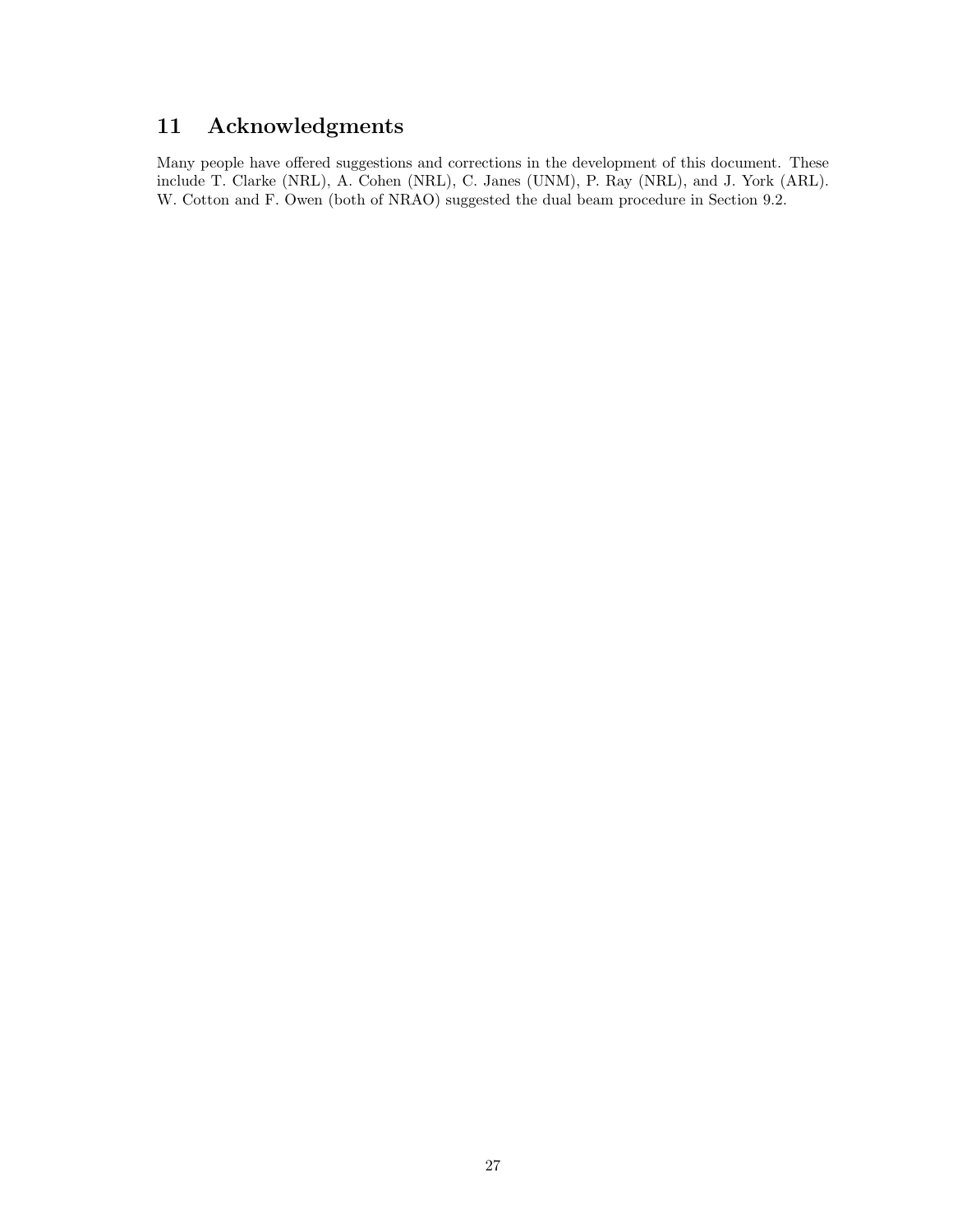# 12 Document History

- This is Version 1.0. (Submitted for SRR.)
	- Number of BFUs increased from 3 to 4 per most recent draft of the technical requirements document.
	- Added Section 1.2 ("Terminology and Acronyms").
	- Replaced  $\theta$  with z for zenith angle for consistency in all sections.
	- Replaced term "element" with term "antenna" for consistency in all sections.
	- Added references to design information recently available from LWA Memos 106–109.
	- Various minor modifications to text, including accommodation of comments by T. Clarke and A. Cohen.
- Version 0.6 (October 9, 2007).
	- Introduced digitizer (DIG) subsystem, which includes the analog-to-digital converter and subsequent post-processing. Settles "open question" from previous versions concerning location of digitizer.
	- Elaboration on DP1 daisy chain via reference to preliminary ICD [7].
	- Introduced timebase & clock distribution (TCD) subsystem.
	- Added new section "Higher-Level Signal Processing Functions" addressing array calibration, making beamforming "ionospheric calibration friendly," and RFI mitigation (superficially).
	- Added power consumption figure to specification table.
	- Incorporated changes to DRX section per emails between J. York and S. Ellingson, Sep. 26-30, 2007.
	- Introduced "level-1" vs. "level-2" distinction in attempt to clarify hierarchy of subsystems.
- Version 0.5 (August 28, 2007).
	- The "DSP" subsystem in Ver. 0.4 has been split into two separate subsystems, DP1 and DP2. DP1 contains the BFUs, transient buffers, and other backends directly in the daisy chain. DP2 contains the DRXs and is also able to accommodate additional devices such as pulsar backends, custom spectrometers, RFI analyzers, and data recorders which would also be monitoring BFU outputs via a daisy chain arrangement.
	- Edited Table 2 to make explicit separate time resolutions and bandwidths possible using TBW or DP2 data recording, in contrast to the "primary" (BFU to DRX to DAC) path.
	- Added "open question" language addressing possibility of making station footprint elliptical as opposed to circular for better beam shape when observing the Galactic Center.
	- Added text describing a "direct to disk" capability for the DAC.
- Version 0.4 (August 9, 2007).
	- Major revision to station digital architecture (Full RF beamforming first, followed by DRXs operating on beam outputs); associated figures and text modified accordingly. As a consequence, "BFS" and "TBS" subsystems deprecated, "BFU", "TBN", and "TBW" added.
	- Changed " $A_e/T_{sys}$ " specification to  $N_a$  (number of stands) specification and added Memo 94 as a reference.
	- Added station power estimate as a "to do".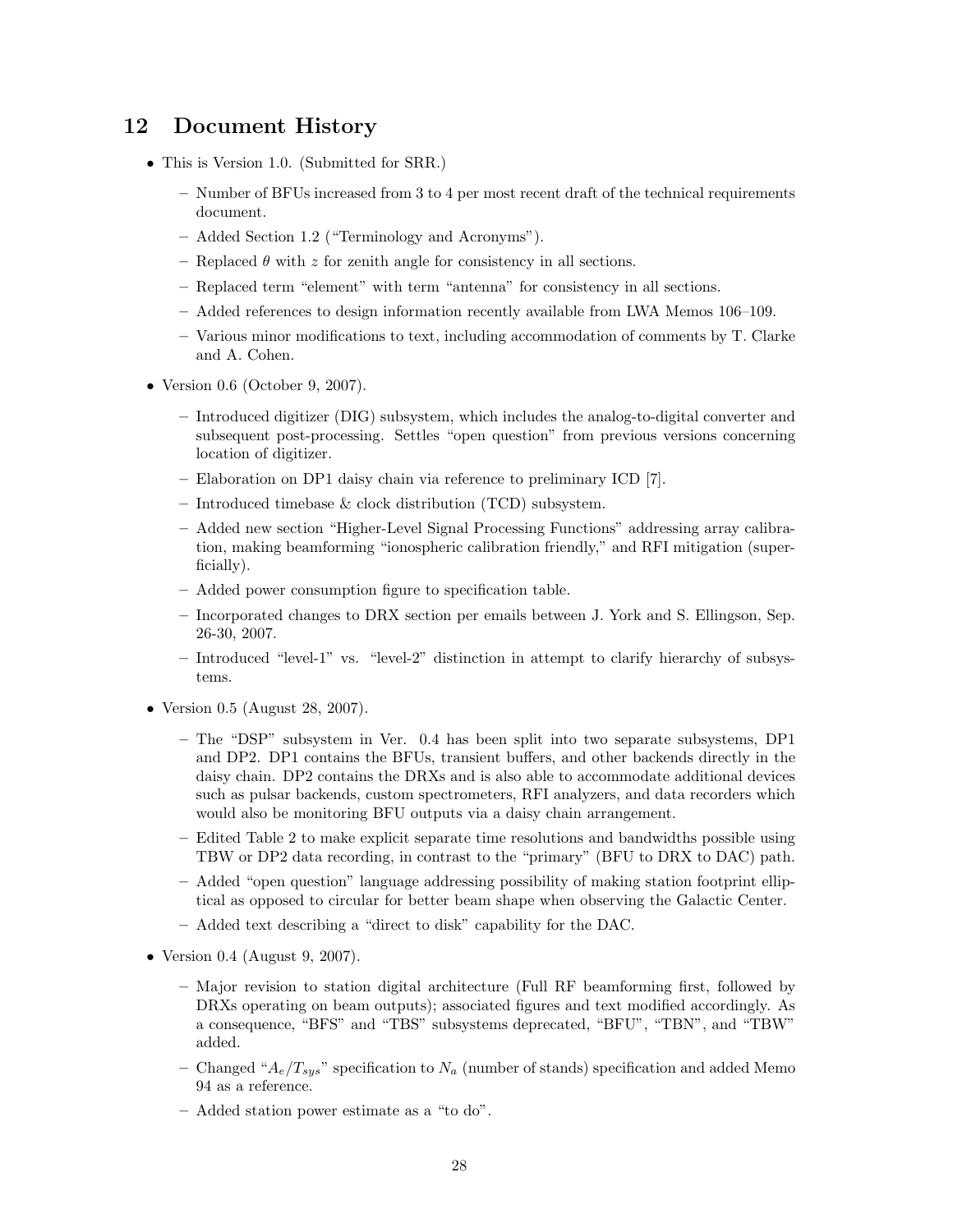- Dropped "DRAFT" designation on title page (redundant given version number  $\leq 1.0$ ).
- Recommended "simple method for estimation of the collecting area of a single antenna" in Section 2.1 is dropped in favor of a reference to Section 2.2 of LWA Memo 94.
- Version 0.3 (July 5, 2007): Incorporates comments of C. Janes (email dtd. July 2, 2007) and removes questionable estimates of station effective aperture and beam sensitivity.
- Version 0.2 (June 27, 2007): Preliminary draft for comment distributed to L. Rickard, G. Taylor, N. Kassim, and C. Janes.
- Version 0.1 (June 4, 2007): Incomplete preliminary draft for comment distributed to L. Rickard.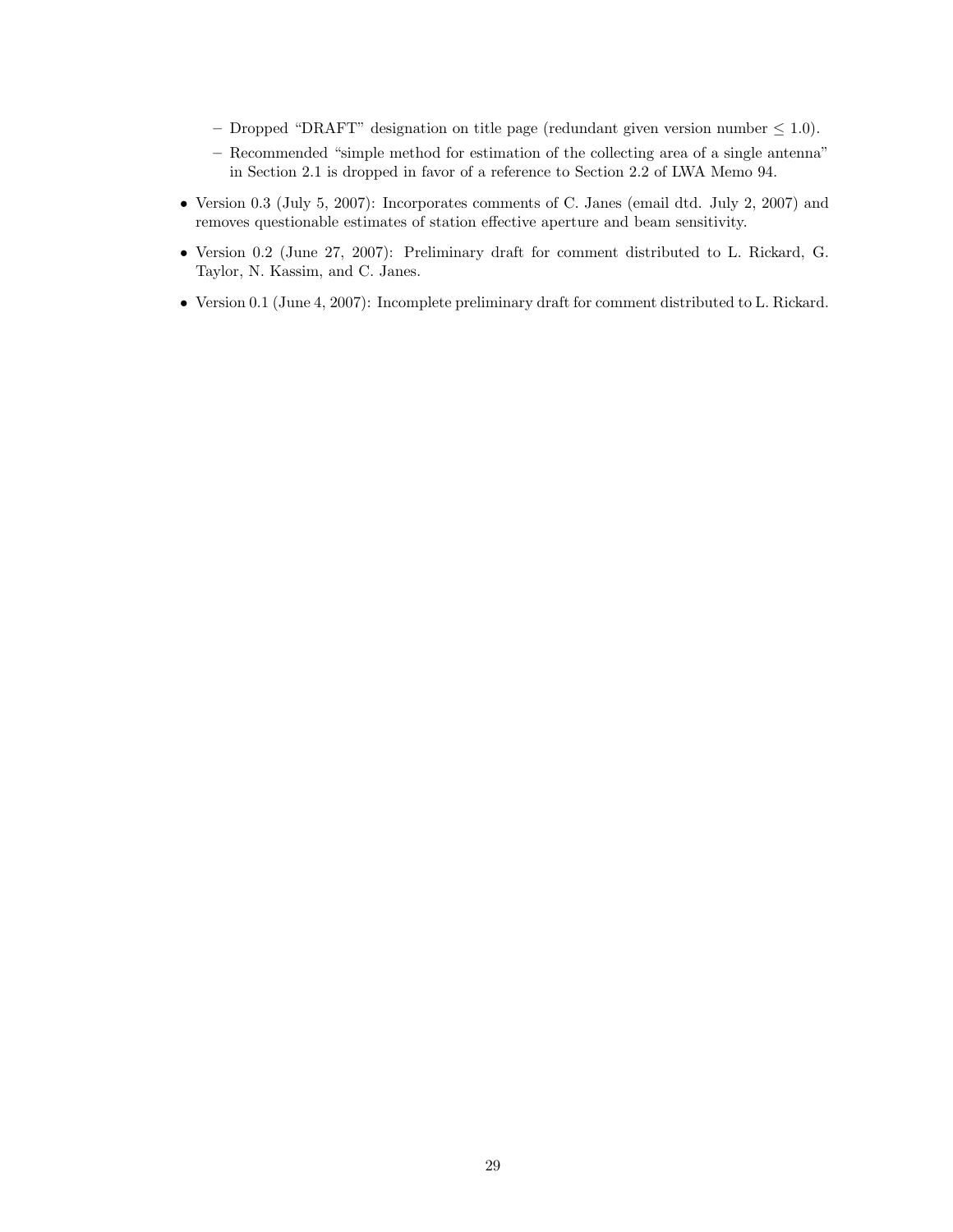### References

- [1] C.R. Anderson and S.W. Ellingson, "The Analog Devices AD6636 Digital Downconverter as a Candidate LWA Receiver Component," LWA Memo 61, November 9, 2006. http://www.phys.unm.edu/∼lwa/memos.
- [2] S.W. Ellingson, "Antennas for the Next Generation of Low Frequency Radio Telescopes," IEEE Trans. Ant. & Prop., Vol. 53, No. 8, August 2005, pp. 2480-9. Also available as LWA Memo 22, http://www.phys.unm.edu/∼lwa/memos/.
- [3] S. Ellingson, "Effective Aperture of a Large Pseudorandom Low-Frequency Dipole Array," 2007 IEEE Int'l Ant. & Prop. Symp., Honolulu, HI. Also available as LWA Memo 73, http://www.phys.unm.edu/∼lwa/memos/.
- [4] S. Ellingson, "System Parameters Affecting LWA Calibration (Memo 52 Redux)," LWA Memo 94, July 20, 2007. http://www.phys.unm.edu/∼lwa/memos/.
- [5] S. Ellingson, "ADC Selection," LWA Memo 98, August 31, 2007. http://www.phys.unm.edu/∼lwa/memos/.
- [6] S. Ellingson, "ADC Sample Rate and Preliminary Design for a Full-RF ADC Post-Processor," LWA Memo 101, September 11, 2007. http://www.phys.unm.edu/∼lwa/memos/.
- [7] S. Ellingson, "DP1 Daisy Chain Preliminary Interface Control Document," Ver. 0.1, Sep 18, 2007. http://www.ece.vt.edu/swe/lwav/.
- [8] S. Ellingson, "Polarization Processing for LWA Stations," LWA Memo 106, October 29, 2007. http://www.phys.unm.edu/∼lwa/memos/.
- [9] S. Ellingson, "LWA Beamforming Design Concept," LWA Memo 107, October 30, 2007. http://www.phys.unm.edu/∼lwa/memos/.
- [10] S. Ellingson, "BFU & DP1 Preliminary Design," LWA Memo 108, November 4, 2007. http://www.phys.unm.edu/∼lwa/memos/.
- [11] S. Ellingson, "Transient Buffer Wideband (TBW) Preliminary Design," LWA Memo 109, November 11, 2007. http://www.phys.unm.edu/∼lwa/memos/.
- [12] S.W. Ellingson and A. Kerkhoff, "Comparison of Two Candidate Elements for a 30–90 MHz Radio Telescope Array," 2005 IEEE Int'l Ant. and Prop. Symp., Washington, DC, July 2005 (1A: 590-3). Also available as LWA Memo 32, http://www.phys.unm.edu/∼lwa/memos/.
- [13] M. Harun and S. Ellingson, "A Prototype Analog Receiver for LWA," LWA Memo 82, March 28, 2007. http://www.phys.unm.edu/∼lwa/memos.
- [14] M. Harun and S. Ellingson, "Revision of the Bandpass Filter for the LWA Analog Receiver," LWA Memo 89, May 30, 2007. http://www.phys.unm.edu/∼lwa/memos.
- [15] B. Hicks, N. Paravastu, and P. Ray, "Power Distribution Options for LWA Active-Antennas," LWA Memo 86, April 19, 2007. http://www.phys.unm.edu/∼lwa/memos.
- [16] N. Kassim, T. Clarke, and W. Lane, "LWA 1+ Scientific Requirements," LWA Memo 70, December 13, 2006. http://www.phys.unm.edu/∼lwa/memos.
- [17] A. Kerkhoff, "The Calculation of Mutual Coupling Between Two Antennas and its Applications to the Reduction of Mutual Coupling Effects in a Pseudo-Random Array," LWA Memo 103, August 23, 2007. http://www.phys.unm.edu/∼lwa/memos.
- [18] LWA Project Office, "Long Wavelength Array," Project Website, http://lwa.unm.edu/.